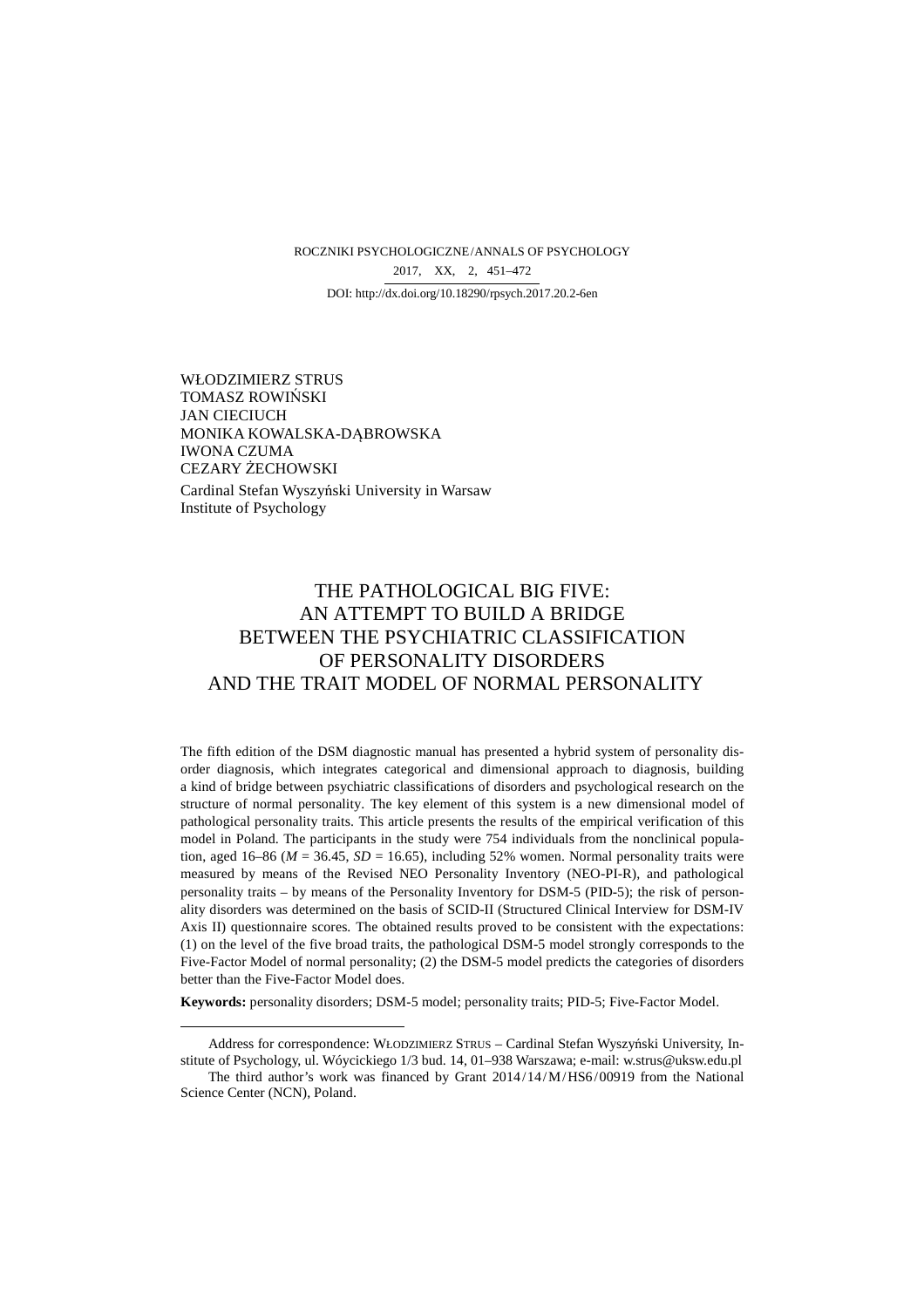#### **INTRODUCTION**

In the diagnosis of mental disorders, including personality disorders, the categorical approach is the dominant one. In this approach, mental disorders are defined as separate entitie – categories, and diagnosis is made based on a specific number of criteria according to the current classifications of diseases and disorders. However, many researchers and clinicians stress a number of limitations of this approach (cf. Cierpiałkowska, 2004; Grabski & Gierowski, 2012; Trull & Durrett, 2005; Widiger, 2012). An alternative is the dimensional approach, where diagnosis consists in assessing the pathological intensity of specific dimensions of personality cataloged in a given model (cf. Widiger, 2012; Widiger, Simonsen, Sirovatka, & Regier, 2006). The dominant model in this approach is the so-called Five-Factor Model of personality (FFM; Costa & McCrae, 1992; Widiger & Costa, 2013), also called the Big Five model. It turned out that the model offers certain possibilities of differentiating, describing, and diagnosing personality disorders (Widiger, 2012; Widiger & Costa, 2013), but its usefulness (as well as the usefulness of dimensional models as such) in this respect is questioned and seems to be limited (De Fruyt, De Clercq, van de Wiele, & van Heeringen, 2006; Krueger et al., 2011; Zawadzki, 2009).

In this context, an interesting proposal is the hybrid, categorical-dimensional system of diagnosis published in the fifth edition of the DSM diagnostic manual (*Diagnostic and statistical manual of mental disorders* – *5th edition*; APA, 2013). This system not only integrates categorical and dimensional approaches to the diagnosis of personality disorders (cf. Livesley, 2007) but also constitutes a kind of bridge between the tradition of psychiatric classifications of personality disorders and the psychological tradition of research on the structure of human personality. The key element of this system is the new, dimensional model of dysfunctional personality traits, which corresponds to FFM and is therefore sometimes treated as a model of the pathological Big Five. The present article presents both the hybrid system of diagnosis proposed in DSM-5 and the model of pathological traits together with the first attempt at its empirical verification in the Polish conditions.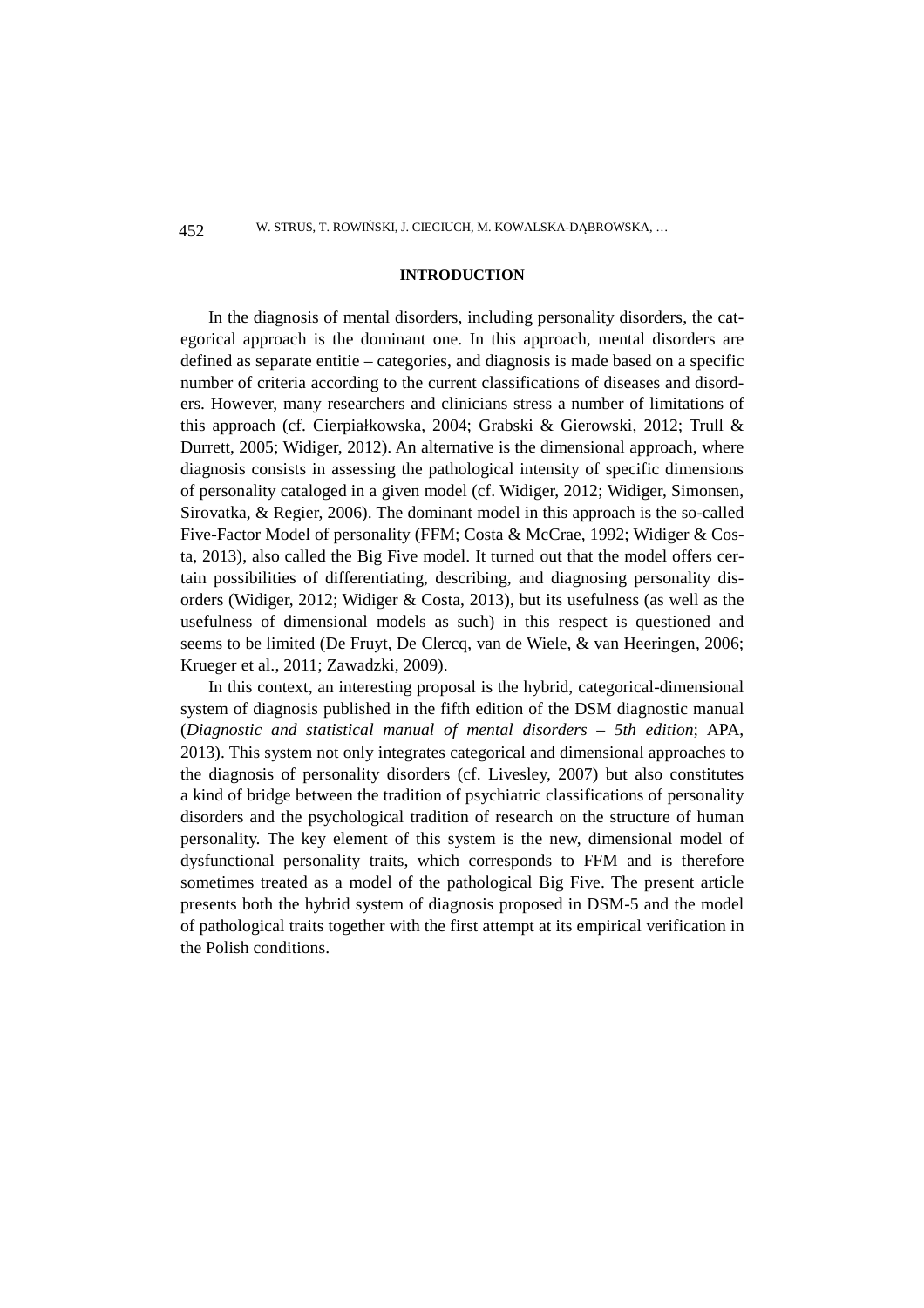## **PROBLEMS OF CATEGORICAL DIAGNOSIS OF PERSONALITY DISORDERS**

Categorical diagnosis of personality disorders is based on classifications of mental disorders and their criteria distinguishing personality disorders from other clinical entities and make it possible to distinguish a given type of disorder on the basis of its characteristic features. The currently used classifications are ICD-10 (*International Classification of Diseases*, 10th Revision), developed by the World Health Organization (WHO, 1992), and DSM-5 (*Diagnostic and statistical manual of mental disorders*, 5th edition), developed by the American Psychiatric Association (APA, 2013). The descriptions of disorders that these classifications contain have a categorical nature, which means the diagnosis based on them consists in assessing the occurrence (or nonoccurrence) of a given category (or type) of personality disorder based on the occurrence (or nonoccurrence) of particular symptoms in the patient. For a given category of disorder to be diagnosed, a minimum number of symptoms from the set defining that disorder have to be found. This kind of approach assumes that personality disorders are distinct clinical entities, qualitatively different from one another and from normal per-sonality (with no disorders).

The categorical approach dominates in clinical diagnosis, and – despite its many advantages – it has been intensively criticized for a fairly long time (cf. Trull & Durrett, 2005; Widiger, 2012). The main limitations of this approach and of the functioning classifications based on it, mentioned in the literature, include: (1) the excessive co-occurrence of different personality disorder entities in the same individuals (the non-disjunctive character of the criteria); (2) the inadequate scope of classification and the related frequent diagnosis of so-called Personality Disorders Not Otherwise Specified (PDNOS); (3) heterogeneity within the same diagnostic category-namely, considerable differences in the clinical picture and in the functioning between individuals diagnosed with the same personality disorder; (4) arbitrary and unstable diagnostic thresholds-borders between normal and disordered personality; (5) insufficient scientific foundations, validity unconfirmed in empirical studies, and a lack of associations with empirically verified psychological models of personality (cf. Cierpiałkowska, 2004; Grabski & Gierowski, 2012; Trull & Durrett, 2005; Widiger et al., 2006).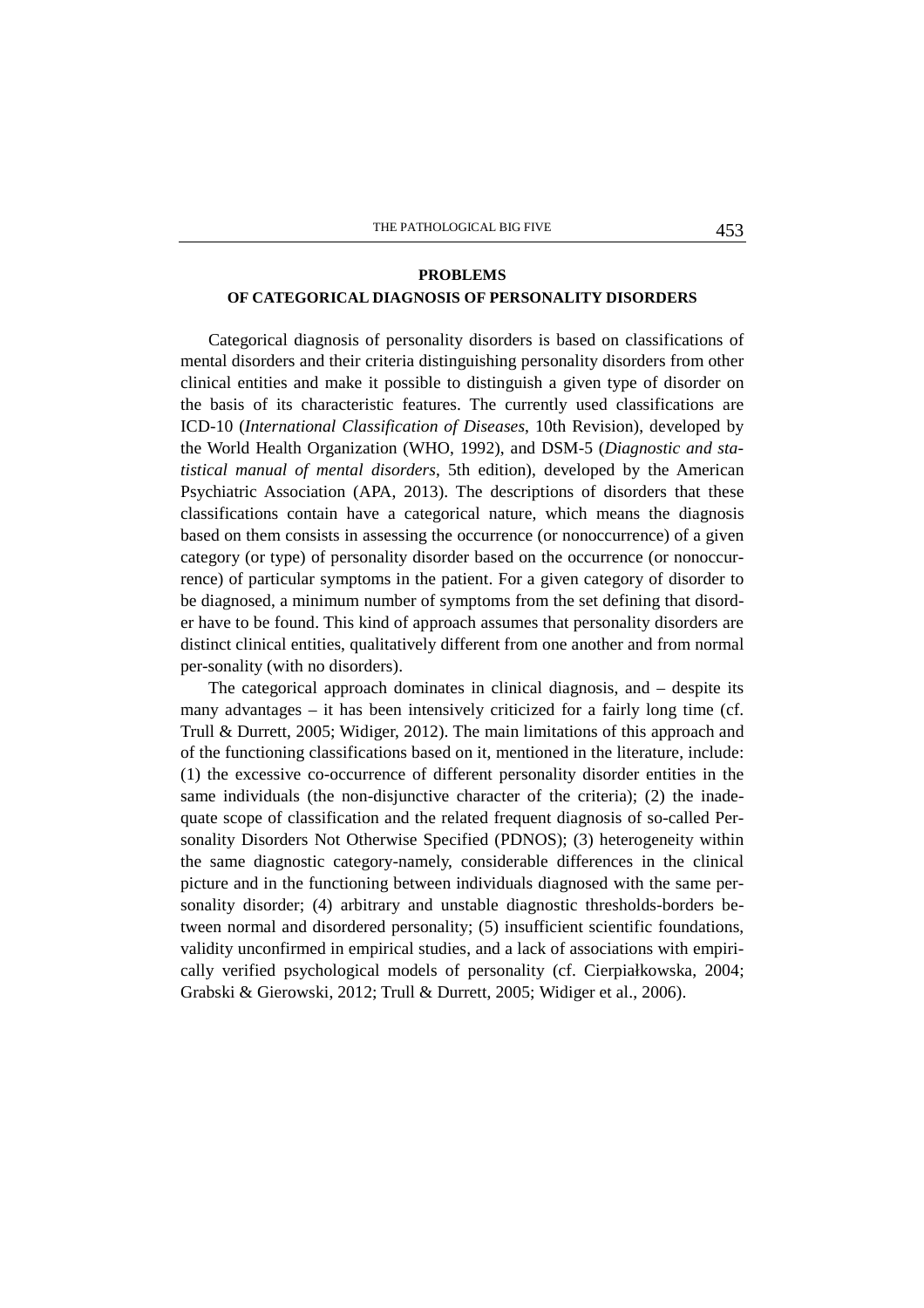## **DIMENSIONAL APPROACH: THE FIVE-FACTOR MODEL OF PERSONALITY AND ITS RELATIONS WITH PERSONALITY DISORDERS**

The alternative to the categorical approach is the dimensional approach, often regarded as better in diagnosingpersonality disorders (Clark, 2007; Krueger et al., 2011; Trull & Durrett, 2005; Widiger, 2012). Its essence lies in the assumption that personality disorders stem from the pathological intensity of specific personality dimensions.

The numerous dimensional models (cf. Widiger et al., 2006) include: (1) models that comprise exclusively dysfunctional dimensions of personality – their high intensity indicates a disorder (e.g., the DAPP model; Livesley, 2007); (2) models that are meant to reflect personality comprehensively, presupposing a continuum (quantitative by nature) between normal and disordered personality, and which attribute personality disorders to configurations of extremely high or extremely low levels of "normal" dimensions of personality (e.g., FFM by Costa & McCrae, 1992); (3) models that comprise both adaptive and maladaptive personality traits (e.g., the SNAP model; Clark, 2007). In view of its integrative potential and an impressive background of empirical research (cf. Costa & McCrae, 1992; Widiger & Costa, 2013), the model that enjoys special interest among researchers investigating personality disorders is the FFM (Widiger, 2012; Widiger & Costa, 2013).

The FFM is the dominant taxonomy of the basic personality dimensions in psychology. The assumption behind this model is that the structure of human personality is organized into five basic dimensions: Neuroticism, Extraversion, Openness to Experience, Agreeableness, and Conscientiousness, as well as their 30 facets (Costa & McCrae, 1992). According to numerous scholars, the FFM exhibits and highlights the main advantages of the dimensional approach to personality disorders, making it possible, for instance: to individualize the profile of disorder; to describe various disorders coherently and specify the relations between them within a nonclinical and scientific model of personality structure, primary to disorders; to perform a comprehensive assessment of both dysfunctional and adaptive facets of personality (Widiger & Costa, 2013).

Many studies confirm that FFM can indeed be used to describe and distinguish categories of personality disorders (Miller, 2012; Samuel & Widiger, 2008; Widiger & Costa, 2013). The links between disorders and FFM factors recur fairly regularly, and personality disorders can be described both in terms of the poles of the five FFM factors (more generally; cf. Saulsman & Page, 2004;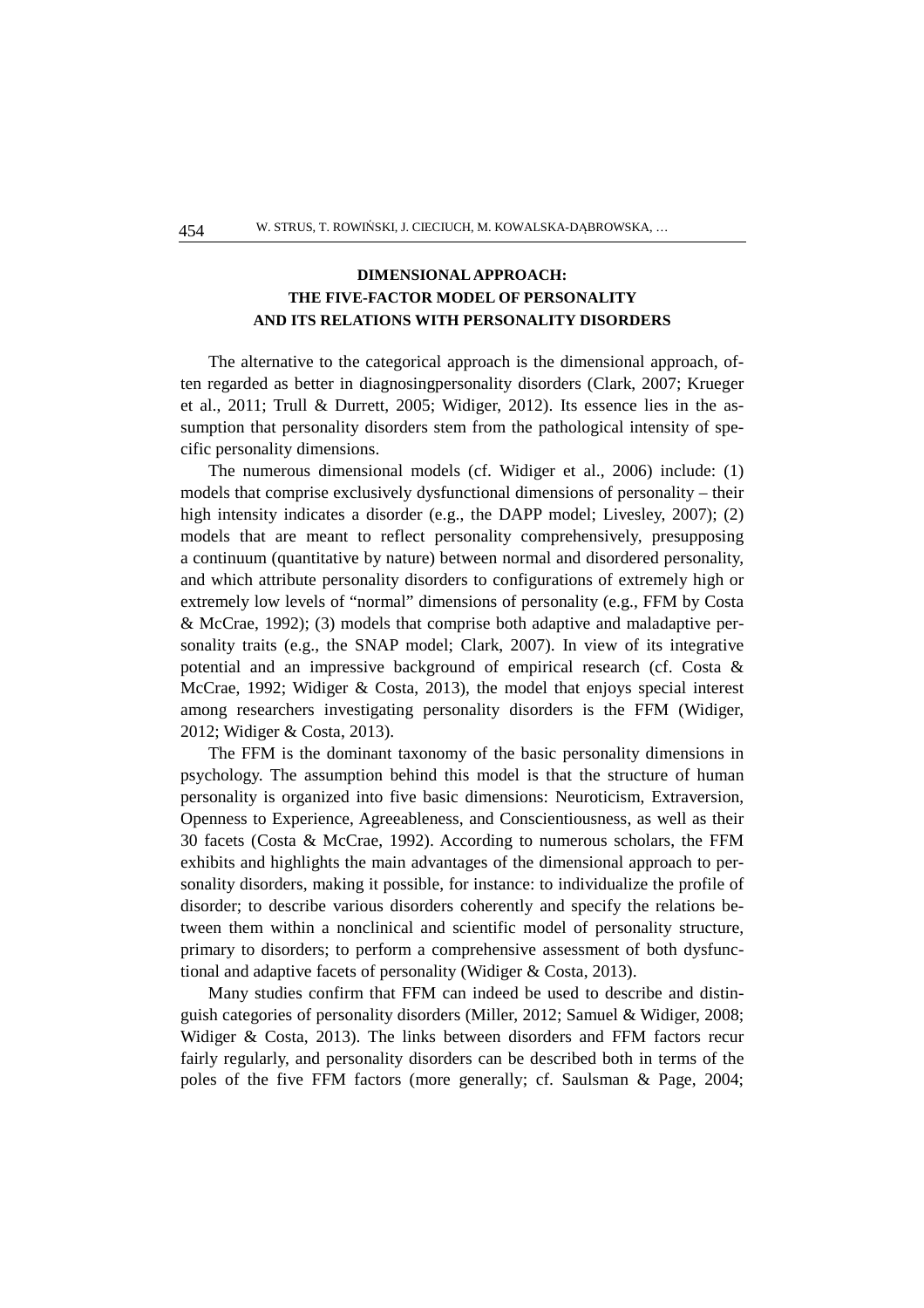Samuel & Widiger, 2008) as well as in terms of 30 facets (in greater detail; Miller, 2012; Samuel & Widiger, 2008; Widiger, 2012; Widiger & Costa, 2013).

On the other hand, the description of disorders in terms of the FFM involves significant limitations – it often proved not to be precise enough to exhaustively capture the specificity of particular disorders and differentiate them. The FFM factors (domains) and facets explained a rather low percentage of variance in particular disorder entities; additionally, it turned out that the stability (replicability) of the characteristics of disorders in terms of FFM profiles was not particularly high (Bagby, Costa, Widiger, Ryder, & Marshall, 2005; De Fruyt et al., 2006; Miller, 2012; Samuel & Widiger, 2008; Widiger, 2012; Zawadzki, 2009).

Analyzing the critical arguments, it is worth noting that the validity of dimensional models (including the FFM) in the diagnosis of personality disorders is frequently tested in the context of categorical classifications (usually DSM-IV), which themselves comprise non-disjunctive categories and exhibit the weaknesses mentioned above. In order to establish which configurations of dimensions (in a dimensional model) should be regarded as indicative of a disorder (described in the categorical classification), a kind of "key" is needed, which, unfortunately, is usually generated empirically for specific categories of disorders (cf. Miller, 2012).

On the other hand, without this "point of reference" it would be problematic to establish which configurations of dimensions indicate a disorder, particularly based on those dimensional models that refer primarily to "healthy" personality. Moreover, a key problem for them (and thus also for the FFM) is the arbitrariness of diagnostic thresholds – the establishment of limits for specific dimensions that, when exceeded, would indicate pathology (cf. Miller, 2012). This results in problems with the application of the FFM in clinical practice (cf. Trull & Durrett, 2005; Widiger, 2012).

To sum up, the FFM has not fulfilled the hopes for an integration of research on normal and disordered personality (cf. Zawadzki, 2009). At the same time, the possibilities and limitation of the FFM in describing and differentiating personality disorders became the foundation of the work of the team preparing the fifth edition of the DSM classification (*DSM-5 Personality and Personality Disorders Work Group*; APA, 2013; cf. Krueger, Derringer, Markon, Watson, & Skodol, 2012; Kreuger et al., 2011). Undertaking to overcome the problems of earlier, categorical classifications of personality disorders, this team developed a new model of pathological personality dimensions as well as proposed relatively unambiguous and justified criteria of transition from this dimensional model to categorical diagnosis.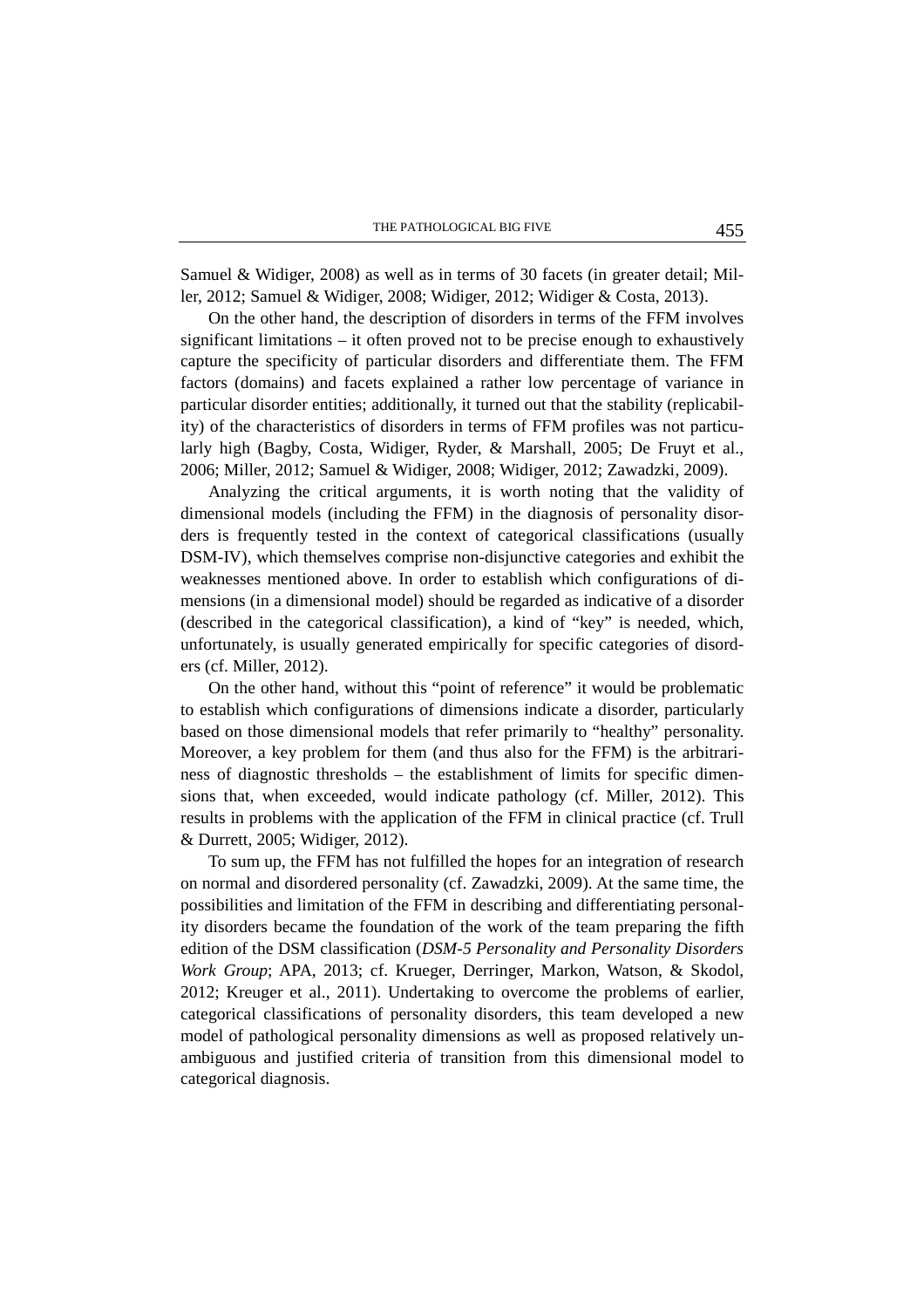## **THE MODEL OF PATHOLOGICAL PERSONALITY TRAITS AS AN ELEMENT OF THE HYBRID SYSTEM OF PERSONALITY DISORDER DIAGNOSIS PROPOSED IN DSM-5**

In the latest, fifth edition of the DSM (APA, 2013, Section II) both the diagnostic criteria and the number of personality disorders (the categorical model) from the previous version of the classification (DSM-IV-TR, APA, 2000) have been retained. However, in Section III of DSM-5, an alternative, hybrid system of diagnosis has been proposed, marked as currently being verified and tested in scientific research and clinical practice. An element of this system is a new model of pathological personality (APA, 2013; Kreuger et al., 2011, 2012).

The key diagnostic criteria for personality disorder in the hybrid DSM-5 model are Criteria A and B. Criterion A concerns impairments in the functioning of personality in two spheres: (1) the intrapsychic sphere of the self, constituted by *identity* and *self-direction*, and (2) the interpersonal sphere, comprising *empathy* and *intimacy*.

Criterion B is based precisely on the new model of pathological personality traits and concerns the occurrence of one or more pathological trait facets, grouped into five general factors referred to as trait domains. These five general domains are: Negative Affectivity, Detachment, Psychoticism, Antagonism, and Disinhibition. The authors of this model visibly draw on the FFM model describing normal personality, with the names and – in most cases – the poles of the DSM-5 model adjusted to the pathological nature of the traits distinguished: Negative Affectivity is the counterpart of Neuroticism, Detachment – of low Extraversion, Antagonism – of low Agreeableness, Disinhibition – of low Conscientiousness, and Psychoticism – of Openness to Experience (cf. APA, 2013; Widiger, 2012). Studies generally confirm these associations (e.g., De Fruyt et al., 2013; Few et al., 2013; Griffin & Samuel, 2014; Thomas et al., 2013; Quilty, Ayearst, Chmielewski, Pollock, & Bagby, 2013), the one between Psychoticism and Openness usually being the weakest.

Whereas the five pathological trait domains correspond to the five FFM factors, the facets included in these domains are an entirely new proposal, and together with the five domains they constitute a new comprehensive hierarchical model of pathological personality traits (APA, 2013; Kreuger et al., 2011). In the DSM-5 model, 25 trait facets have been distinguished; each of the pathological domains has from three to nine facets; four facets belong to two domains (APA, 2013). The names of all facets, their assignment to the five pathological domains,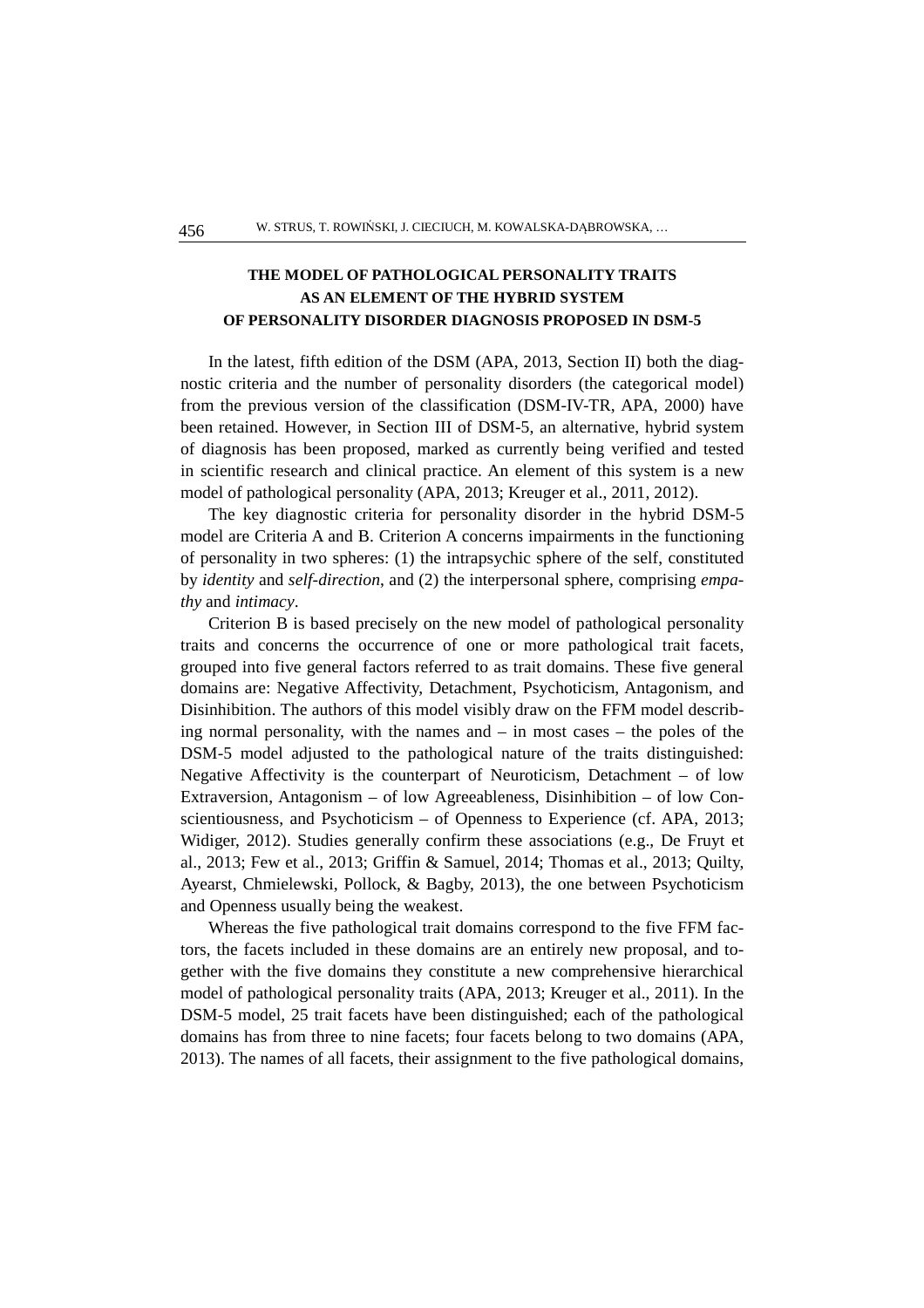and the five basic FFM personality dimensions corresponding to them are presented in Table 1.

#### Table 1

*Trait-Facets Together With Their Assignment to Trait Domains in the DSM-5 Model and the Corresponding Five Basic Dimensions of Personality in FFM* 

| FFM dimensions            | Pathological<br>domains in DSM-5 | Pathological facets in DSM-5                                                                                                                                                                                                                                       |
|---------------------------|----------------------------------|--------------------------------------------------------------------------------------------------------------------------------------------------------------------------------------------------------------------------------------------------------------------|
| Neuroticism               | <b>Negative Affectivity</b>      | 1. Emotional Lability (Emo)<br>2. Anxiousness (Anx)<br>3. Separation Insecurity (Sep)<br>4. Submissiveness (Sub)<br>5. Perseveration (Per)<br>6. <i>Hostility</i> (Hos)<br>7. Depressivity (Dep)<br>8. Suspiciousness (Sus)<br>9. (-) Restricted Affectivity (Res) |
| Extraversion              | Detachment                       | 1. Withdrawal (Wit)<br>2. Intimacy Avoidance (Int)<br>3. Anhedonia (Anh)<br>4. Depressivity (Dep)<br>5. Restricted Affectivity (Res)<br>6. Suspiciousness (Sus)                                                                                                    |
| Openness<br>to Experience | Psychoticism                     | 1. Unusual Beliefs and Experiences (Unu)<br>2. Eccentricity (Ecc)<br>3. Cognitive and Perceptual Dysregulation (Cog)                                                                                                                                               |
| Agreeableness             | Antagonism                       | 1. Manipulativeness (Man)<br>2. Deceitfulness (Dec)<br>3. Grandiosity (Gra)<br>4. Attention Seeking (Att)<br>5. Callousness (Cal)<br>6. <i>Hostility</i> (Hos)                                                                                                     |
| Conscientiousness         | <b>Disinhibition</b>             | 1. Irresponsibility (Irr)<br>2. Impulsivity (Imp)<br>3. Distractibility (Dis)<br>4. Risk Taking (Ris)<br>5. (-) Rigid Perfectionism (Rig)                                                                                                                          |

*Note.* The trait facets that are assigned to two trait domains have been italicized; (-) indicates that a given facet is part of a given domain with the reverse sign; the abbreviations for the names of trait facets are used in Table 6.

Each trait in this model is a dimension whose intensity is measured by means of a questionnaire constructed especially for this purpose – *Personality Inventory for DSM-5* (Kreuger et al., 2012). At the same time, the hybrid character of the DSM-5 system of diagnosis means that the system has elements of the categorical approach, too. These elements are present in the final stage of clinical diagnosis, in which – based on the high level of specific pathological traits – the category of a particular personality disorder is identified (after Criterion A has been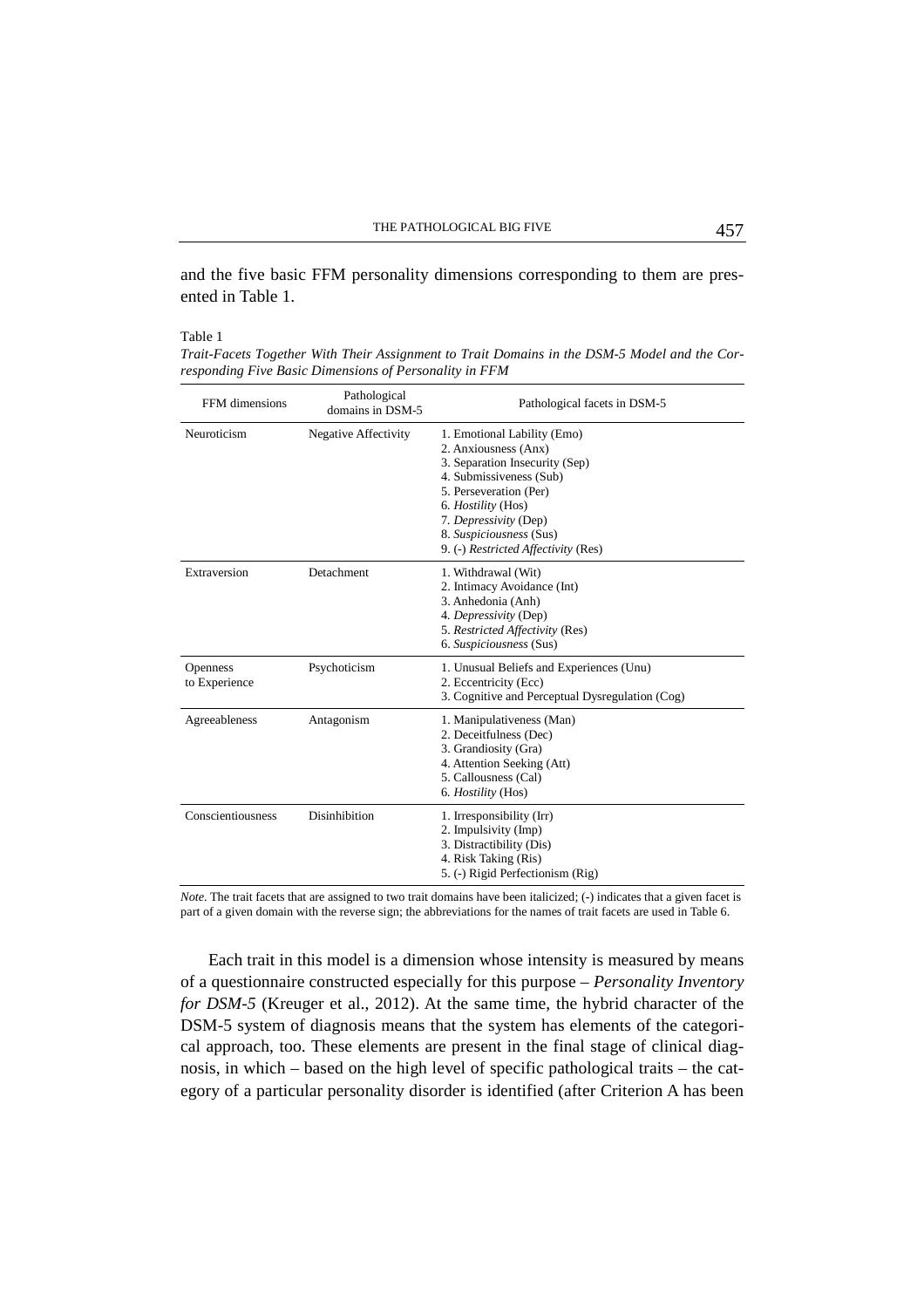met). DSM-5 does not specify the threshold of a high intensity of traits, but the mean value above 2 (on a scale from 0 to 3) is adopted in the literature for the score on PID-5 scales (Samuel, Hopwood, Krueger, Thomas, & Ruggero, 2013; cf. Morey & Skodol, 2013).

Table 2

*Pathological Traits as Indicators of Categories of Personality Disorders According to the Proposal Presented in Section III* of *DSM-5* 

| Pathological<br>trait domains | Pathological trait facets                                                                   | <b>ATS</b><br>(6) | <b>AVD</b><br>(3) | <b>BDL</b><br>$(4)$ *    | <b>NCS</b><br>(2)               | <b>OCP</b><br>(3) | <b>SZT</b><br>(4)                  |
|-------------------------------|---------------------------------------------------------------------------------------------|-------------------|-------------------|--------------------------|---------------------------------|-------------------|------------------------------------|
| Negative<br>Affectivity       | <b>Emotional Lability</b><br>Anxiousness<br>Separation Insecurity<br>Submissiveness         |                   | $\mathbf X$       | X<br>X<br>X              |                                 |                   |                                    |
|                               | Perseveration<br>Hostility<br>Depressivity                                                  | $\overline{X}$    |                   | $\frac{X}{X}$            |                                 | X                 |                                    |
|                               | Suspiciousness<br>Restricted Affectivity (-)                                                |                   |                   |                          |                                 | $\overline{X}$    | X<br>$\overline{X}$                |
| Detachment                    | Withdrawal<br><b>Intimacy Avoidance</b><br>Anhedonia                                        |                   | X<br>X<br>X       |                          |                                 | X                 | X                                  |
|                               | Depressivity<br>Restricted Affectivity<br>Suspiciousness                                    |                   |                   | $\boldsymbol{X}$         |                                 | $\overline{X}$    | $\boldsymbol{X}$<br>$\overline{X}$ |
| Psychoticism                  | Unusual Beliefs and Experiences<br>Eccentricity<br>Cognitive and Perceptual Dysregulation   |                   |                   |                          |                                 |                   | X<br>X<br>X                        |
| Antagonism                    | Manipulativeness<br>Deceitfulness<br>Grandiosity<br><b>Attention Seeking</b><br>Callousness | X<br>X<br>X       |                   |                          | $\frac{\mathbf{X}}{\mathbf{X}}$ |                   |                                    |
|                               | Hostility                                                                                   | $\overline{X}$    |                   | $\overline{X}$           |                                 |                   |                                    |
| Disinhibition                 | Irresponsibility<br>Impulsivity<br>Distractibility                                          | X<br>X            |                   | $\bf \underline{X}$      |                                 |                   |                                    |
|                               | <b>Risk Taking</b><br>Rigid Perfectionism (-)                                               | X                 |                   | $\underline{\textbf{X}}$ |                                 | $\underline{X}$   |                                    |

*Note.* ATS – antisocial personality disorder, AVD – avoidant personality disorder, BDL – borderline personality disorder, NCS – narcissistic personality disorder, OCP – obsessive-compulsive personality disorder, SZT – schizotypal personality disorder; the numbers in brackets indicate the minimum number of trait facets whose level has to be high for a given category of disorder to be diagnosed. X marks the facets indicating a given category of disorder; X marks the facets that are required for a given type of disorder to be diagnosed; the facets that are assigned to two domains are italicized – they occur twice in the table as diagnostic of certain categories of disorders, which is indicated by shading. \* out of three required facets, only one is necessary for diagnosis (-) means that a given facet is part of a given domain with the reverse sign.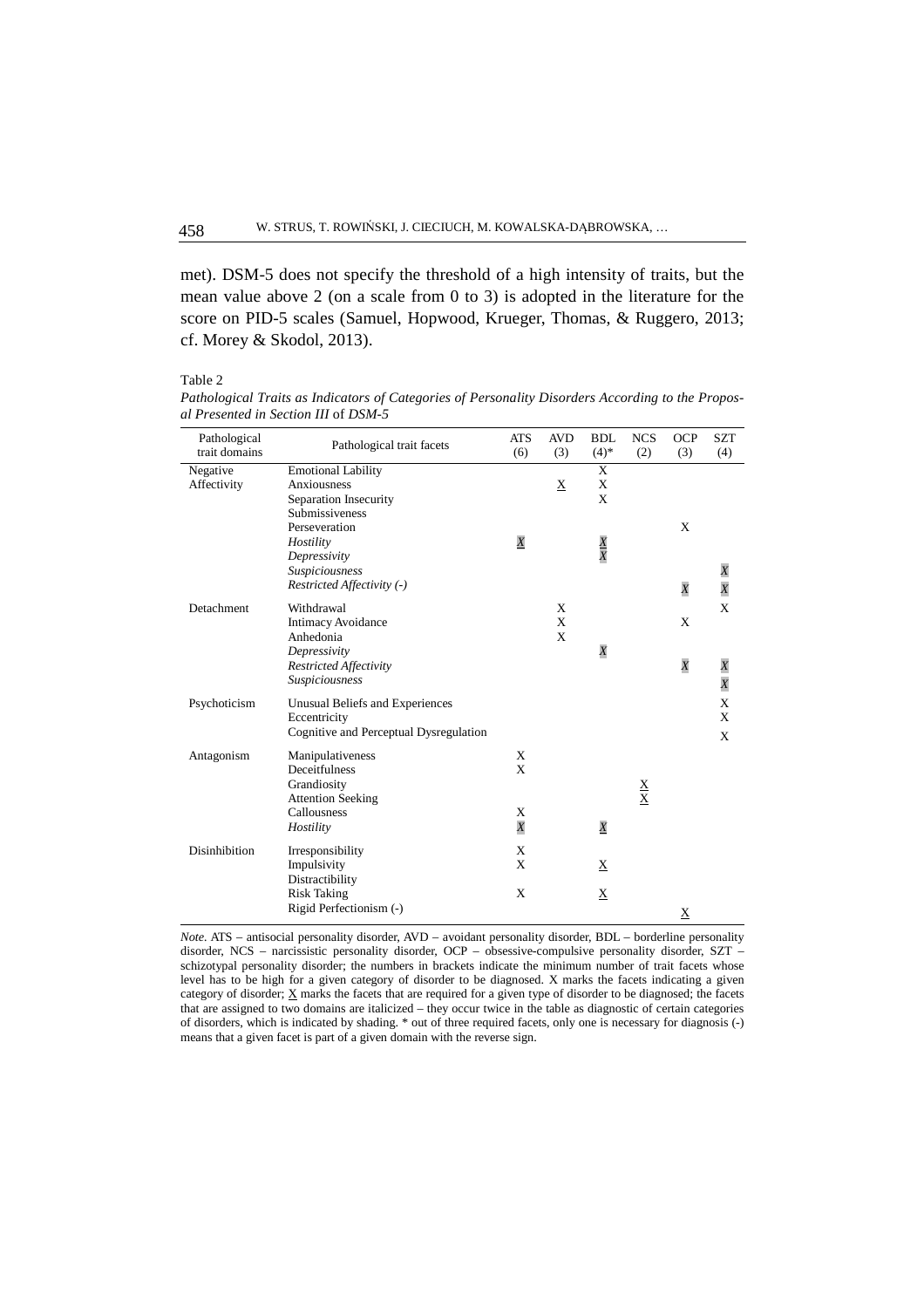In Section III of DSM-5, six categories of personality disorders have been described: antisocial, avoidant, borderline, narcissistic, obsessive-compulsive, and schizotypal. Following criticism, their number was reduced from ten that were distinguished in DSM-IV-TR, with paranoid, schizoid, histrionic, and dependent personality disorders eliminated.

The configurations of pathological trait facets for each of the six categories of personality disorders are presented in Table 2. As we can see, the sets of pathological traits and the criteria for the diagnosis of a given disorder category on their basis (specifying the necessary and sufficient traits) differ across disorders (APA, 2013). It is worth stressing that, unlike empirical attempts to link personality disorders with profiles of FFM traits (cf. Miller, 2012; Samuel & Widiger, 2008), the configurations of pathological traits diagnostic of specific categories of disorders have been developed by the authors of DSM-5 in a comprehensive and theoretical way. These decisions, however, require empirical verification.

### **RESEARCH PROBLEM**

The presented research was an attempt to answer the question of whether the two main aims of the model of dysfunctional personality traits presented in Section III of DSM-5 have been achieved. The first of these aims was to create a model of pathological traits corresponding to the FFM – to an empirically verified model of normal personality, dominant in psychology. The other aim was to ensure more effective diagnosis of personality disorders compared to FFM-based diagnosis (cf. Miller, 2012). Based on the assumptions and studies discussed above, we formulated two hypotheses:

(1) The factors generated from pathological trait facets (distinguished in DSM-5) are associated with the five factors of personality (distinguished in the FFM) in a way predicted by theory, in accordance with Table 1.

(2) The pathological trait facets distinguished in DSM-5 have better predictive power for the categories of personality disorders than the trait facets distinguished in the FFM.

The above hypotheses concern the DSM-5 model as a bridge between normal personality (FFM) and disordered personality (DSM categories). In the case of the first hypothesis, the criterion of verification is relatively unambiguous – the association of pathological traits with normal ones. In the case of the second hypothesis, a precise criterion is lacking, since the DSM-5 model came into being as a proposed modification of the meaning and diagnosis of disorders.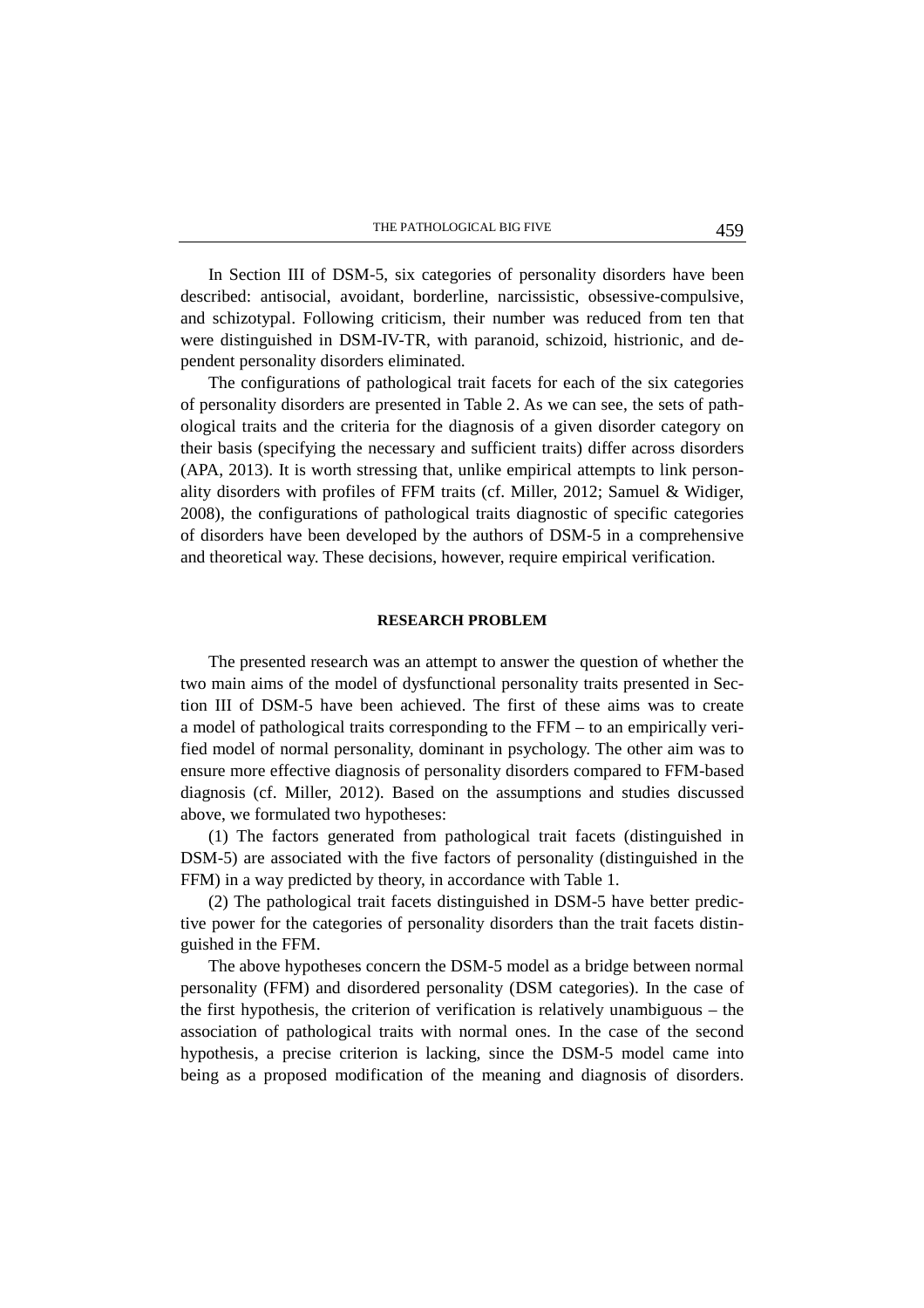Nevertheless, it is largely based on DSM-IV-TR, which is why the criterion we adopted was not only the six categories of disorders classified in Section III of DSM-5, but all the ten categories presented in DSM-IV-TR and measured with the SCID-II (Structured Clinical Interview for DSM-IV Axis II Disorders). It should be remembered, however, that the obtained results are burdened with the imperfection of the adopted criterion, though it is a criterion frequently used in the literature (e.g., Bagby et al., 2006; Few et al., 2013; Hopwood, Thomas, Wright, Markon, & Kreuger, 2012).

## **METHOD**

#### **Participants and procedure**

The participants in the study were 754 individuals aged 16 to 86 ( $M = 36.45$ ,  $SD = 16.65$ , 52.1% women). All of them completed PID-5 and NEO-PI-R (NEO Personality Inventory – Revised), and a subgroup of 516 participants (aged  $M = 36.06$ ,  $SD = 16.00$ , 54.6% women) completed the SCID-II questionnaire as well. The study was conducted by assistants, recruited from among psychology students. Each student invited from 6 to 10 people from among his or her friends and acquaintances to take part in the study. In accordance with the recommendations of the Committee for Ethics and Bioethics of Cardinal Stefan Wyszyński University, which approved the research project, all the participants were informed about the purpose of the study and signed informed consent for participation.

The study was conducted on a nonclinical sample, which means the results should be treated with caution. On the other hand, the dimensional approach presupposes the existence of specific traits that are found – with different degrees of intensity – in every person; a disorder is marked by a high intensity of these traits. For this reason, and probably also due to the greater availability of the participants, studies on personality disorders following the dimensional approach are quite often conducted on nonclinical samples as well (cf. De Fruyt et al., 2013; Hopwood et al., 2012; Saulsman & Page, 2004). Our study is part of this tradition, too.

## **Measures**

**Personality Inventory for DSM-5 (PID-5)** To measure pathological personality traits in the DSM-5 model, we used PID-5 inventory (Krueger et al., 2012).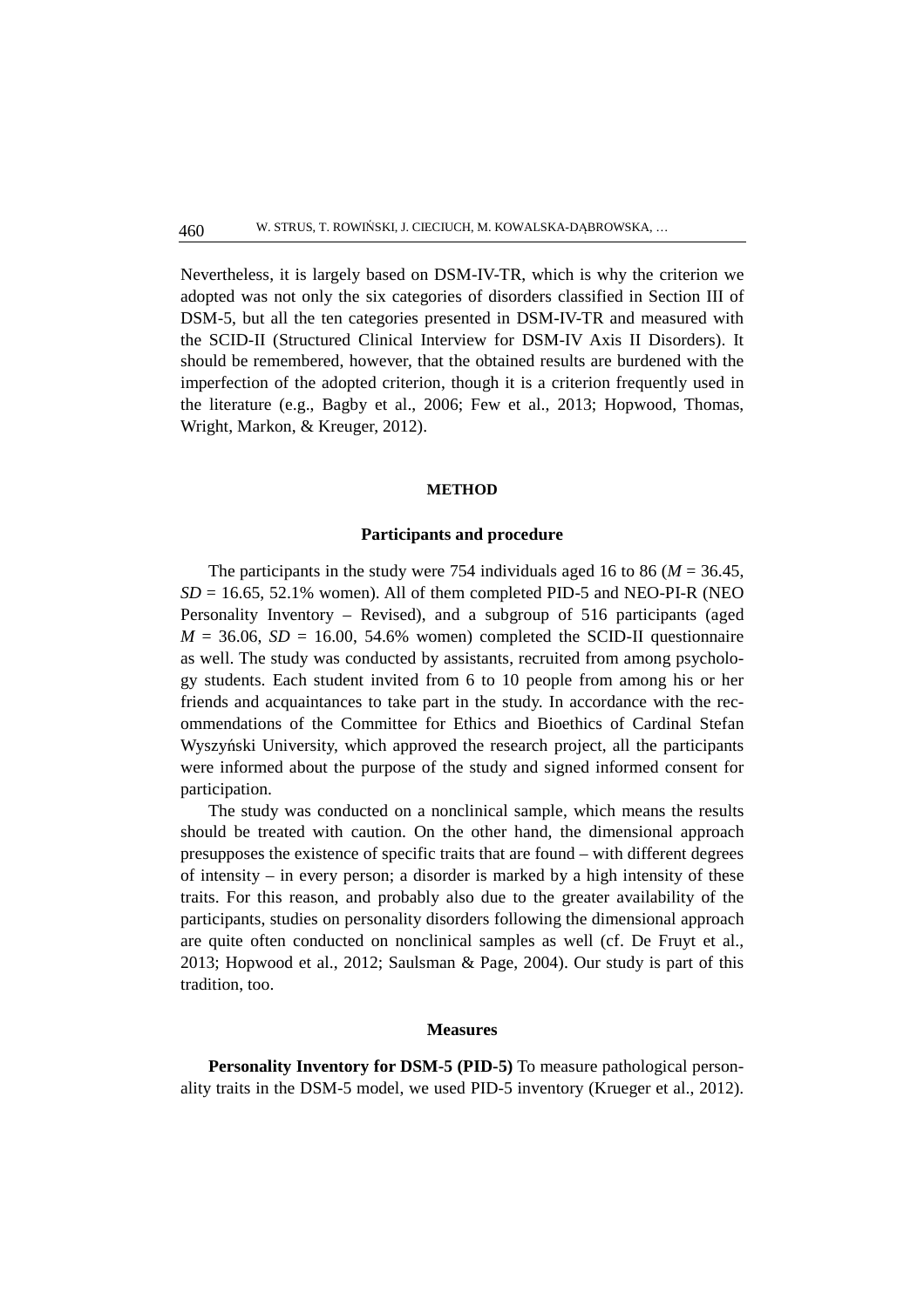This instrument consists of 220 items, which the participant responds to (the selfreport version) or in terms of which he or she is rated by a clinician (the otherrating version) on a 4-point Likert scale: 0 – *very false or often false*; 1 – *sometimes or somewhat false*; 2 – *sometimes or somewhat true*; 3 – *very false or often true*. The items make up 25 subscales (from 4 to 14 items per subscale) measuring pathological trait facets and 5 general scales (from 33 to 74 items per scale) measuring the level of trait domains. The Polish adaptation of the questionnaire, licensed by APA, was prepared by the authors of the present paper. Cronbach's alpha reliability coefficients in the presented study ranged from .67 (Restricted Affectivity) to .93 (Eccentricity), with a mean of .81 for the 25 sub-scales and from .89 (Disinhibition) to .95 (Antagonism) with a mean of .93 for the five scales.

**NEO-PI-R Personality Inventory** (Costa & McCrae, 1992)**.** To measure the traits distinguished in the FFM, we administered the Polish adaptation of the NEO-PI-R inventory (Siuta, 2006). The instrument consists of 30 subscales measuring FFM facets and five general scales measuring the five basic dimensions of personality. In total, NEO-PI-R is composed of 240 items (8 per subscale and 48 per scale), which participants respond to on a 5-point Likert scale: from 0 – *strongly disagree* to 4 – *strongly agree*. Cronbach's alpha coefficients in the presented study ranged from .45 (A6 Sympathy) to .80 (N6 Vulnerability) with a mean of .70 for the 30 subscales and from .88 (Openness to Experience) to .91 (Neuroticism) with a mean of .90 for the five scales.

**SCID-II Personality Questionnaire** (First, Gibbon, Spitzer, Williams, & Benjamin, 1997). To measure personality disorders distinguished in the DSM-IV-TR classification, we used the Polish adaptation of the SCID-II questionnaire (Zawadzki, Popiel, & Pragłowska, 2010). This instrument is part of the Structured Clinical Interview for DSM-IV Axis II Disorders, serving the purpose of preliminary selection for subsequent – diagnostic – clinical interview. Due to its psychometric character, the SCID-II is used both in clinical diagnosis and in scientific research to estimate the risk or intensity of symptoms characteristic for specific categories of disorders classified in DSM-IV. It consists of 119 items allowing for the assessment of the symptoms of the following personality disorders: avoidant (7 items), dependent (8), obsessive-compulsive (8), paranoid (7), schizotypal (9), schizoid (7), histrionic (8), narcissistic (17), borderline (15), and antisocial (15). Participants answer *Yes* or *No* to each question; the diagnostic answer is coded as "1" and the nondiagnostic one as "0."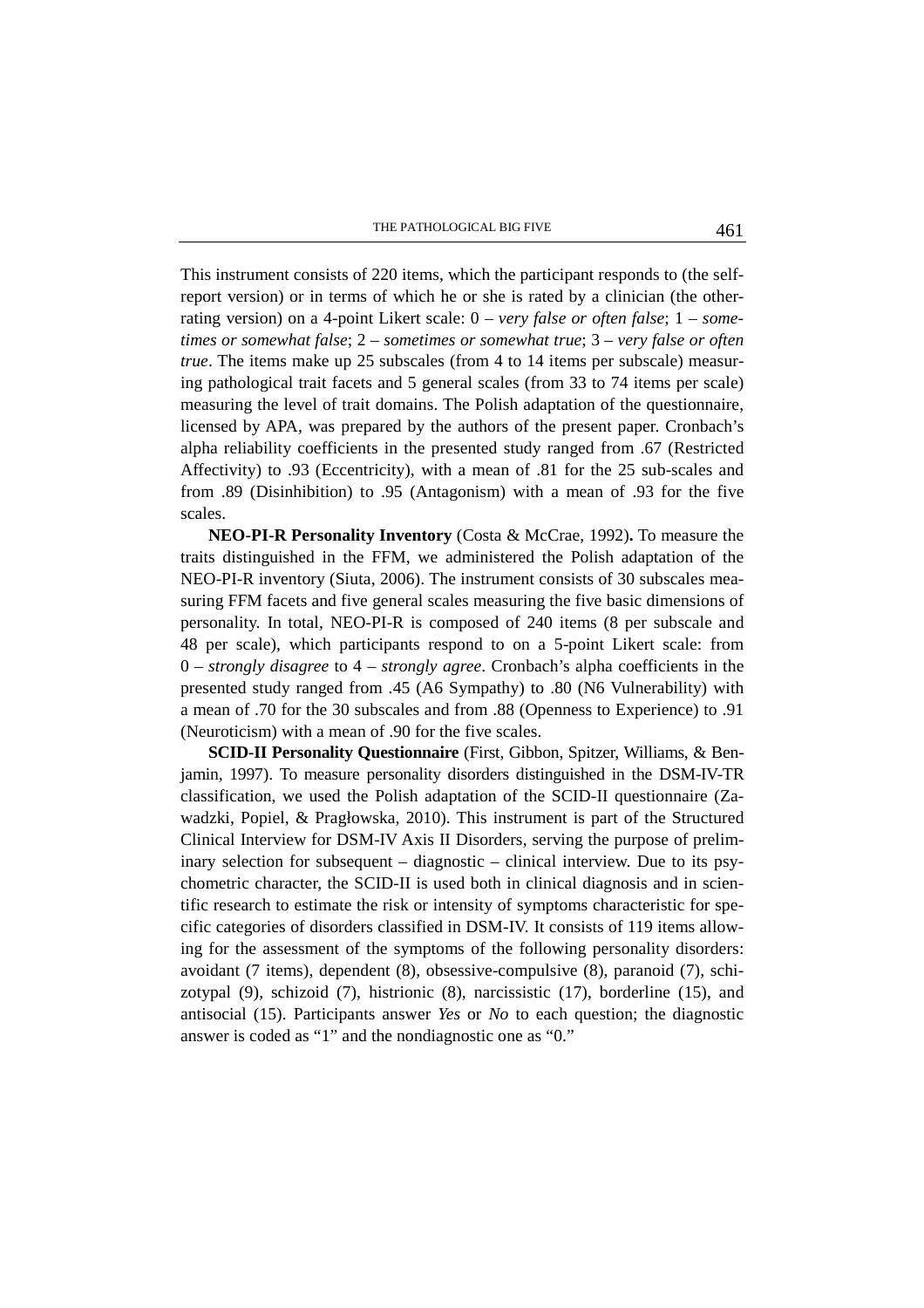#### **The way of testing the hypotheses**

We tested the first hypothesis in a correlation analysis and in two factor analyses (in Mplus 7.3) with the ML estimator and CF-EQUAMAX rotation. In the first factor analysis, we entered 25 pathological trait facets measured by means of PID-5, and in the second one, apart from these 25 traits, we also entered the five personality dimensions measured by means of NEO-PI-R (cf. De Fruyt et al., 2013; Griffin & Samuel, 2014; Thomas et al., 2013). In accordance with the hypothesis, we expected that: (1) the 25 pathological trait facets would reveal a five-factor structure in the first analysis; (2) adding the five personality dimensions in the second analysis, measured with the NEO-PI-R, would not change the structure of the 25 pathological traits; (3) the five personality dimensions from NEO-PI-R would be located in the factor structure in accordance with the theoretical assumptions presented in Table 1.

The second hypothesis was tested in a discriminant analysis, in which we compared the power of differentiation (discrimination) of groups with high and low risk of specific personality disorders by the personality trait facets measured by means of NEO-PI-R and by means of PID-5. Being in high- or low-risk groups for personality disorders was determined based on SCID-II scores: individuals with scores above the third quartile were considered high-risk ones, while those with scores below the first quartile were considered low-risk ones. The sizes of both groups are presented in Table 3.

For each disorder, we performed three discriminant analyses, differing in terms of the predictors entered, which constituted a test of three models. The sets of predictors in these models were as follows: (1) the 30 traits from NEO-PI-R, (2) the 25 traits from PID-5, and (3) the 25 traits from PID-5 plus the 30 traits from NEO-PI-R. In each analysis, we used the stepwise method (the algorithm selected significant predictors from the entered pool of variables). We decided to apply the exploratory approach because (1) the key proposed in DSM-5 has the status of a theoretical hypothesis that requires verification, and the first attempts not always confirm it (e.g., Hopwood et al., 2012; Yam & Simms, 2014), and (2) studies show (Miller, 2012; Samuel & Widiger, 2008; Widiger et al., 2012), that it is not totally clear which FFM facets are predictors of specific disorders.

As recommended in the literature (Brown & Wicker, 2000; Radkiewicz, 2010), the interpretation of the results was based on the following indices: (1) Wilks's  $\lambda$  for the whole model, indicating the level of total variance in the results of a given model of predictors not explained by intergroup differences. The lower the value of this index, the higher the proportion of variance explained by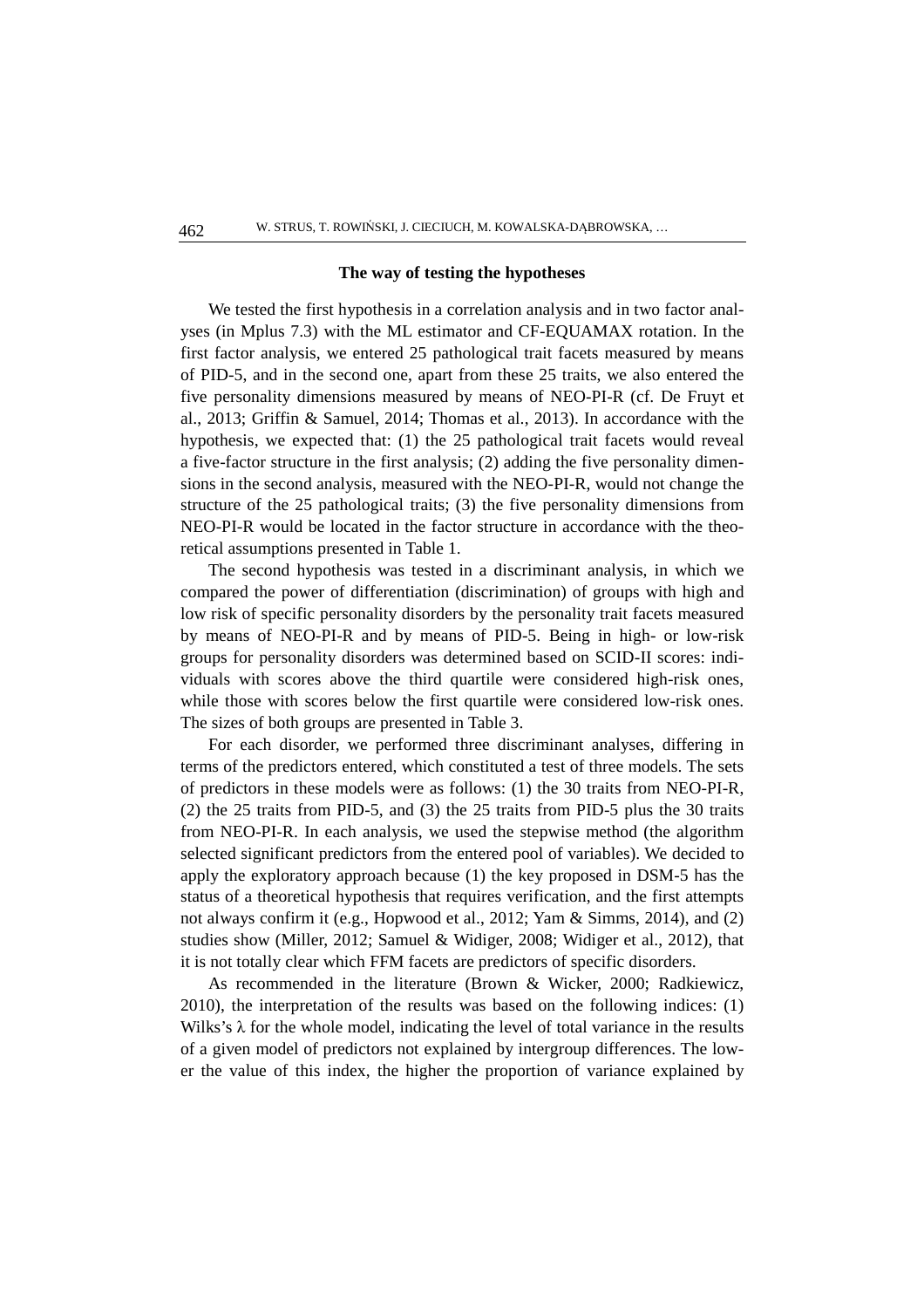differences between the groups distinguished. (2) Canonical correlation coefficient, indicating the strength of association between the discriminant function of the obtained model of predictors and the variable dividing subjects into groups. (3) The correctness of classification of the participants into groups based on a given model of predictors – expressed as a percentage. (4) The correlation of the predictor with the discriminant function, which is a measure of association that does not take relations with other predictors into account. This index was used in order to identify the most significant trait facets differentiating groups with high and low risk of a particular disorder within the framework of a given model (Radkiewicz, 2010; cf. Brown & Wicker, 2000).

Table 3

*The Number of Subjects and the Percentage of the Total Sample in the Lower Quartile (Low Risk of Disorders) and in the Upper Quartile (High Risk of Disorders) of SCID-II Scores*

| Personality<br>disorder   |     | Low risk<br>Lower quartile | High risk<br>Upper quartile |             |  |
|---------------------------|-----|----------------------------|-----------------------------|-------------|--|
|                           | N   | % of sample                | N                           | % of sample |  |
| Antisocial                | 274 | 36.3                       | 135                         | 17.9        |  |
| Avoidant                  | 163 | 21.6                       | 168                         | 22.3        |  |
| <b>Borderline</b>         | 176 | 23.3                       | 151                         | 20.0        |  |
| Narcissistic              | 148 | 19.6                       | 145                         | 19.2        |  |
| Obsessive-<br>-compulsive | 146 | 19.4                       | 165                         | 21.9        |  |
| Schizotypal*              | 118 | 15.6                       | 145                         | 19.2        |  |
| Paranoid                  | 138 | 18.3                       | 158                         | 21.0        |  |
| Schizoid*                 | 128 | 17.0                       | 222                         | 29.4        |  |
| Histrionic                | 131 | 17.4                       | 158                         | 21.0        |  |
| Dependent                 | 222 | 29.4                       | 164                         | 21.8        |  |

*Note.* \* The subjects classified into the low-risk group were those with the sum score of 0 on the relevant SCID-II scale. This was due to the very high number of subjects in the lower quartile, disproportionate to the number of subjects in the upper quartile.

The first three of the above are so-called synthetic (multivariate) indices, enabling the assessment of a given model of predictors in terms of its power of differentiating the two groups and the correctness of classification of people from these groups. We used these indices to compare the FFM and DSM-5 models in terms of the overall power of differentiating groups with different levels of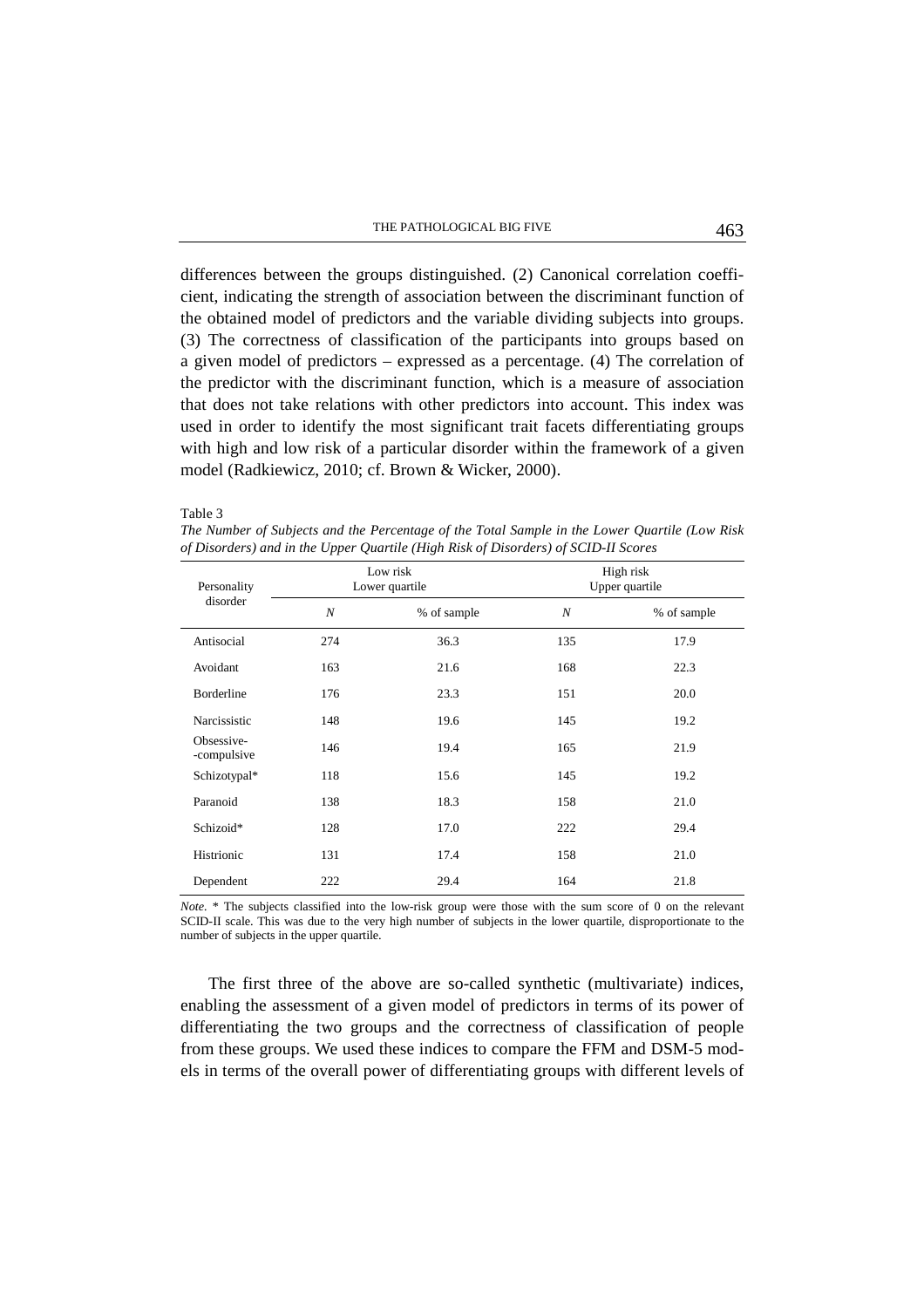risk of disorders measured with SCID-II. The fourth index is a specific (bivariate) one, making it possible to assess which of the traits included in the FFM and DSM-5 models are the strongest discriminators of groups with a low and high risk of specific personality disorders.

## **RESULTS**

#### **Pathological DSM-5 traits in the context of the FFM**

Table 4 presents correlations of five general factors of personality in FFM and DSM-5 models. The obtained pattern of relations is consistent with the expectations, except in two cases – the correlation of Detachment with Extraversion (negative) is almost as strong as its correlation with Neuroticism, while Psychoticism turned out to be relatively weakly associated with Openness.

Table 4

*Correlations Between Basic FFM Dimensions and DSM-5 Trait Domains (*N *= 754)* 

|                      | Neuroticism | Extraversion | <b>Openness</b> | Agreeableness | Conscientiousness |
|----------------------|-------------|--------------|-----------------|---------------|-------------------|
| Negative Affectivity | $.73**$     | $-17**$      | $.10*$          | $-13**$       | $-19**$           |
| <b>Detachment</b>    | $.50**$     | $-53**$      | $-11*$          | $-17**$       | $-.18**$          |
| Psychoticism         | $.39**$     | .04          | $.31**$         | $-27**$       | $-.28**$          |
| Antagonism           | $.15**$     | $.22**$      | $.13**$         | $-66**$       | $-.22**$          |
| <b>Disinhibition</b> | $.18**$     | $22**$       | $29**$          | $-.31$        | $-63**$           |

*Note.* \* *p* < .01, \*\* *p* < .001 (one-tailed).

In the first exploratory factor analysis, performed in accordance with the above description, which covered 25 trait facets from the DSM-5 model, we obtained the following fit indices for the five-factor model: RMSEA = .082 [.077– .086], CFI = .913, SRMR = .031. Adding the five FFM personality factors resulted in a slight decrease in fit indices (RMSEA = .081 [.078–.085], CFI = .894, SRMR = .034), but the structure of DSM-5 trait facets remained unchanged, and the FFM factors were located as expected, except Openness to Experience. As regards the factor structure of DSM-5 facets, a vast majority of loadings is consistent with expectations. The main exceptions include the loadings of: Perseveration (stronger on Psychoticism than on Negative Affectivity), Suspiciousness (stronger on Antagonism than on Negative Affectivity and Detachment), and the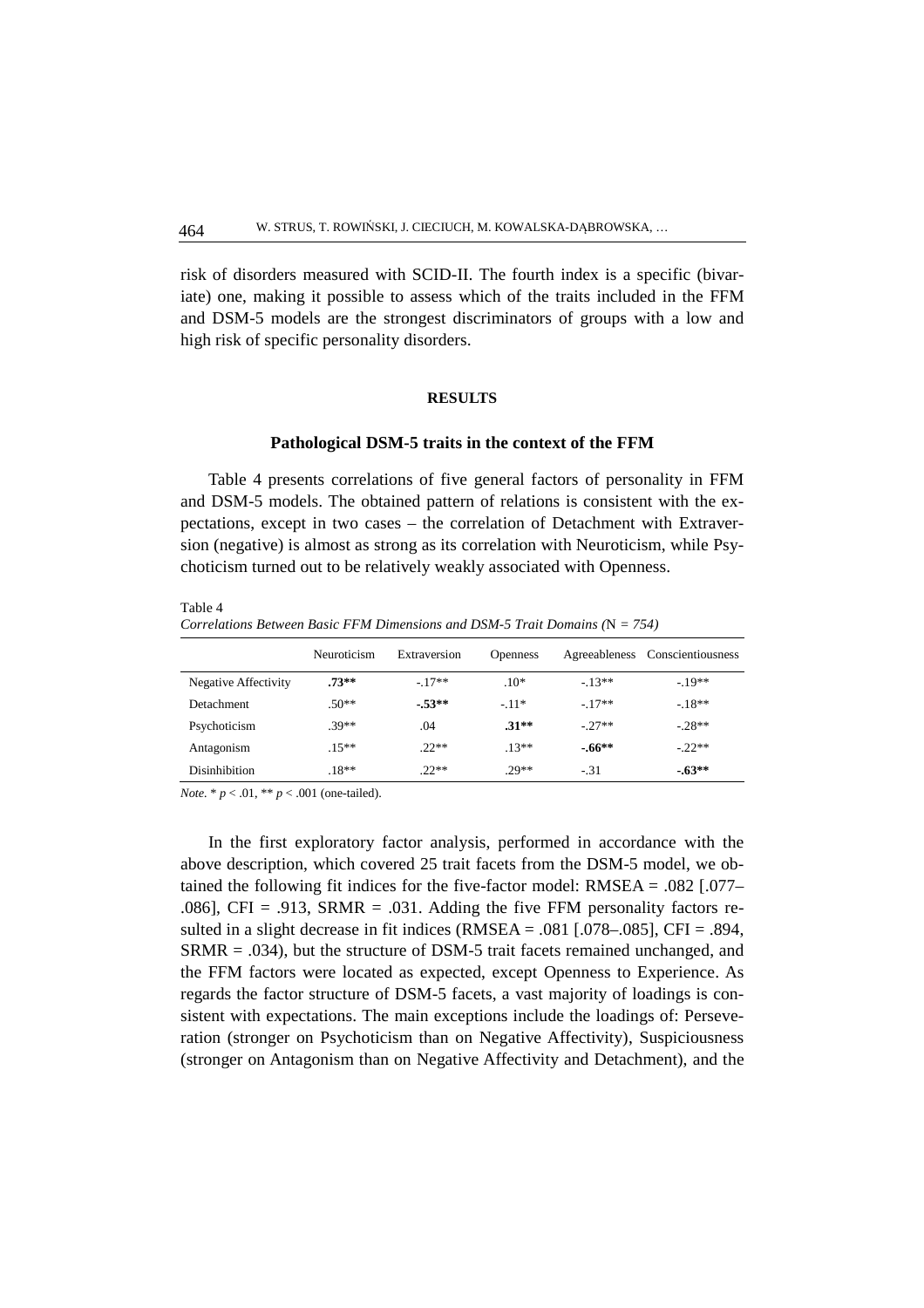cross-loadings of Callousness, Grandiosity, and Rigid Perfectionism. The factor loadings of both analyses are presented in Table 5.

### Table 5

*Factor Loadings in the Five-Factor Solution for the 25 Trait Facets From the DSM-5 Model (Before Slashes) and for the 25 Trait Facets From the DSM-5 Model and the Five Personality Dimensions From the FFM (After Slashes)* 

|                                        | Factor 1    | Factor 2 | Factor 3 | Factor 4 | Factor 5    |
|----------------------------------------|-------------|----------|----------|----------|-------------|
| <b>Emotional Lability</b>              | .62/0.66    |          |          |          |             |
| Anxiousness                            | .79/.78     |          |          |          |             |
| Separation Insecurity                  | .45/0.41    |          |          |          |             |
| Submissiveness                         | .38/.28     |          |          |          |             |
| Perseveration                          | .34/0.34    |          | .49/0.54 |          |             |
| Hostility                              | .33/.41     |          |          | .47/0.59 |             |
| Depressivity                           | .48/0.52    | .37/0.34 |          |          |             |
| Suspiciousness                         | .27/.29     | .28/0.25 |          | .32/.40  |             |
| <b>Restricted Affectivity</b>          | $-.24/-.30$ | .71/0.66 |          |          |             |
| Withdrawal                             |             | .73/0.74 |          |          |             |
| <b>Intimacy Avoidance</b>              |             | .43/.44  |          |          |             |
| Anhedonia                              |             | .71/0.68 |          |          |             |
| <b>Unusual Beliefs and Experiences</b> |             |          | .75/0.69 |          |             |
| Eccentricity                           |             |          | .57/0.58 |          |             |
| Cognitive and Perceptual Dysregu-      |             |          | .69/0.73 |          |             |
| Manipulativeness                       |             |          |          | .77/0.69 |             |
| Deceitfulness                          |             |          |          | .78/.76  |             |
| Grandiosity                            |             |          | .29/0.35 | .59/.53  |             |
| <b>Attention Seeking</b>               |             |          |          | .63/0.51 |             |
| Callousness                            |             | .38/.29  |          | .57/0.69 |             |
| Irresponsibility                       |             |          |          |          | .58/.56     |
| Impulsivity                            |             |          |          |          | .59/0.42    |
| Distractibility                        |             |          |          |          | .55/.55     |
| Risk taking                            |             |          |          |          | .44/0.38    |
| Rigid Perfectionism                    | .32/.25     |          | .43/.48  |          | $-.45/-.50$ |
| FFM: Neuroticism                       | $-.79$      |          |          |          |             |
| FFM: Extraversion                      |             | $-/-.76$ |          |          |             |
| FFM: Openness                          |             |          | $-.23$   |          |             |
| FFM: Agreeableness                     |             |          |          | $-/-30$  |             |
| FFM: Conscientiousness                 |             |          |          |          | $-1.85$     |

*Note.* Loadings below .35 are not presented, except the loadings on scales consistent with the key and situations when in one analysis a given loading is higher than .35. Loadings consistent with the key are in bold.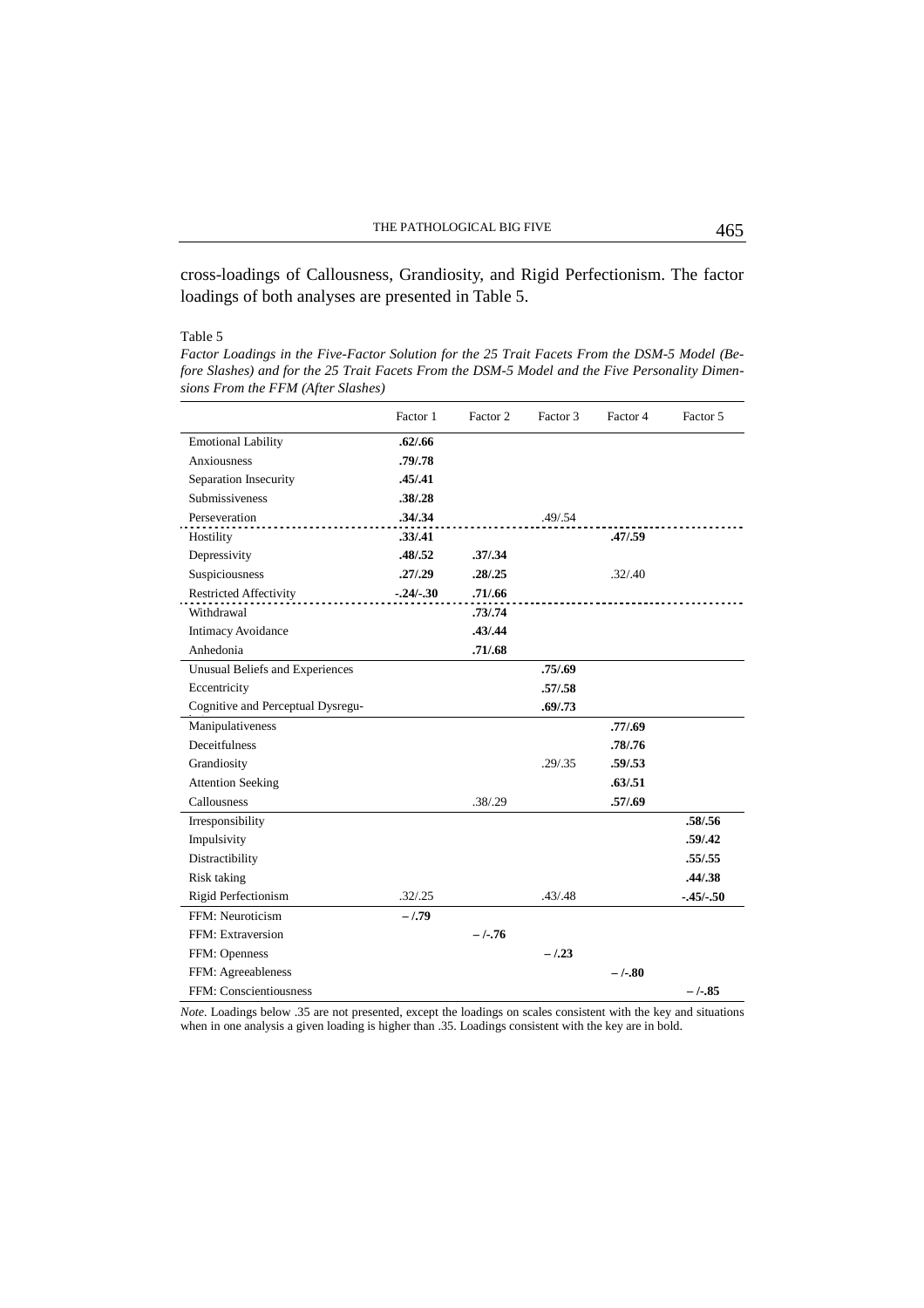## **The prediction of personality disorders based on the levels of DSM-5 and FFM traits**

Table 6 presents the results of the discriminant analysis of the three models for each of the personality disorders distinguished in DSM-IV-TR, of which the first six are also present in Section III of DSM-5.

Table 6

*Results of Stepwise Discriminant Analysis for Ten Personality Disorders for Three Models* 

| Personality<br>disorder  | Model       | Wilks's $\lambda$ n |                | $R_c$ | $\%$ | Discriminators                                                                           |
|--------------------------|-------------|---------------------|----------------|-------|------|------------------------------------------------------------------------------------------|
|                          | <b>FFM</b>  | .829                | 5              | .414  | 68.9 | $C3$ (-.65), A4 (-.62), O1 (.56), A1 (-.55)                                              |
| Antisocial               | $DSM-5$     | .809                | 5              | .437  | 69.9 | Ecc $(.72)$ , Man $(.64)$ , Ris $(.64)$ , Cog $(.57)$                                    |
|                          | $DSM-5+FFM$ | .791                | 5              | .457  | 73.3 | Ecc $(.68)$ , Cal $(.62)$ , C <sub>3</sub> $(-.58)$ , N <sub>5</sub> $(.47)$             |
|                          | <b>FFM</b>  | .666                | $\overline{4}$ | .578  | 79.5 | N3 (.81), N1 (.75), E3 (-.63), E1 (-.56)                                                 |
| Avoidant                 | $DSM-5$     | .622                | 3              | .615  | 77.6 | Wit (.78), Anh (.77), Anx (.72)                                                          |
|                          | $DSM-5+FFM$ | .588                | 6              | .642  | 81.9 | Wit (.73), Anh (.72), N3 (.69), Anx (.67)                                                |
|                          | <b>FFM</b>  | .568                | 3              | .657  | 80.7 | N3 (.87), N2 (.72), E3 (-.08)                                                            |
| <b>Borderline</b>        | $DSM-5$     | .537                | $\overline{4}$ | .680  | 82.3 | Dep $(.79)$ , Anx $(.70)$ , Cog $(.66)$ , Hos $(.64)$                                    |
|                          | $DSM-5+FFM$ | .496                | 5              | .710  | 85.0 | N3 (.75), Anx (.65), Cog (.61), Hos (.59)                                                |
|                          | <b>FFM</b>  | .686                | 5              | .560  | 75.4 | $N2$ (.68), A1 (-.61), A5 (-.56), E3 (.47)                                               |
| Narcissistic             | $DSM-5$     | .631                | 5              | .622  | 79.2 | Hos (.79), Dec (.76), Att (.70), Ecc (.59)                                               |
|                          | $DSM-5+FFM$ | .592                | 6              | .639  | 80.5 | Hos $(.75)$ , Att $(.67)$ , Ecc $(.57)$ , A1 $(-.50)$                                    |
|                          | <b>FFM</b>  | .842                | 5              | .398  | 65.9 | A4 $(-.69)$ , E2 $(-.41)$ , N4 $(.35)$ , A5 $(-.30)$                                     |
| Obsessive-<br>compulsive | $DSM-5$     | .779                | 3              | .470  | 70.1 | Hos $(.79)$ , Rig $(.74)$ , Wit $(.37)$                                                  |
|                          | $DSM-5+FFM$ | .712                | 6              | .537  | 77.8 | Rig (.66), Hos (.62), A4 (-.47), N2 (.32)                                                |
|                          | <b>FFM</b>  | .766                | $\overline{4}$ | .484  | 70.3 | $N1$ (.85), E2 (-.38), A5 (-.03), E5 (.01)                                               |
| Schizotypal              | $DSM-5$     | .610                | 5              | .625  | 81.0 | $Cog(.67)$ , Unu $(.63)$ , Anx $(.63)$ , Wit $(.51)$                                     |
|                          | $DSM-5+FFM$ | .582                | 6              | .646  | 84.8 | Unu (.60), Anx (.59), N1 (.56), Wit (.48)                                                |
| Paranoid                 | <b>FFM</b>  | .683                | $\tau$         | .563  | 76.4 | N <sub>2</sub> (.73), A <sub>1</sub> (-.73), A <sub>2</sub> (-.54), N <sub>3</sub> (.47) |
|                          | $DSM-5$     | .622                | 5              | .615  | 77.7 | Hos (.81), Sus (.73), Man (.49), Rig (.45)                                               |
|                          | $DSM-5+FFM$ | .576                | 7              | .651  | 83.1 | Hos $(.74)$ , Sus $(.66)$ , A1 $(-.58)$ , Man $(.45)$                                    |
| Schizoid                 | <b>FFM</b>  | .815                | 3              | .431  | 68.0 | E2 $(-.72)$ , O3 $(-.71)$ , N3 $(.34)$                                                   |
|                          | $DSM-5$     | .740                | 5              | .510  | 70.9 | Anh (.69), Res (.69), Int (.61), Per (.45)                                               |
|                          | $DSM-5+FFM$ | .707                | 6              | .542  | 76.6 | Wit (.64), Int (.56), O3 (-.52), Per (.42)                                               |
| Histrionic               | <b>FFM</b>  | .678                | 8              | .567  | 76.1 | E2 $(.66)$ , E5 $(.65)$ , E3 $(.54)$ , E1 $(.43)$                                        |
|                          | $DSM-5$     | .576                | 5              | .651  | 82.0 | Att (.83), Wit (-.41), Gra (.30), Dis (.23)                                              |
|                          | $DSM-5+FFM$ | .541                | 7              | .677  | 82.7 | Att (.77), E5 (.49), Wit (-.38), Gra (.28)                                               |
| Dependent                | <b>FFM</b>  | .771                | $\tau$         | .479  | 70.7 | N <sub>6</sub> (.70), N <sub>3</sub> (.60), O <sub>4</sub> (-.30), N <sub>5</sub> (.19)  |
|                          | $DSM-5$     | .767                | $\overline{4}$ | .482  | 73.6 | Sep (.78), Anx (.63), Dis (.59), Sub (.54)                                               |
|                          | $DSM-5+FFM$ | .714                | 7              | .535  | 73.6 | Sep (.68), N6 (.60), Cog (.51), Sub (.47)                                                |

*Note.*  $n$  – the number of significant predictors classified to a given model;  $R_c$  – canonical correlation between the discriminant function of a given model for the disorder distinguished in SCID-II; % – percentage of correct classification of the discriminant function; Discriminators – four variables with the highest correlations with a discriminant function; the values of correlations are given in parentheses; explanations for the abbreviations of DSM-5 facets are given in Table 1; abbreviations for FFM facets: N1 – Anxiety, N2 – Angry hostility, N3 – Depression, N4 – Self- -consciousness, N5 – Impulsiveness, N6 – Vulnerability, E1 – Warmth, E2 – Gregariousness, E3 – Assertiveness, E5 – Excitement seeking, O1 – Fantasy, O3 – Feelings, O4 – Actions; A1 – Trust; A2 – Straightforwardness, A4 – Compliance, A5 – Modesty, C3 – Dutifulness. All λ values are significant at *p* < .01.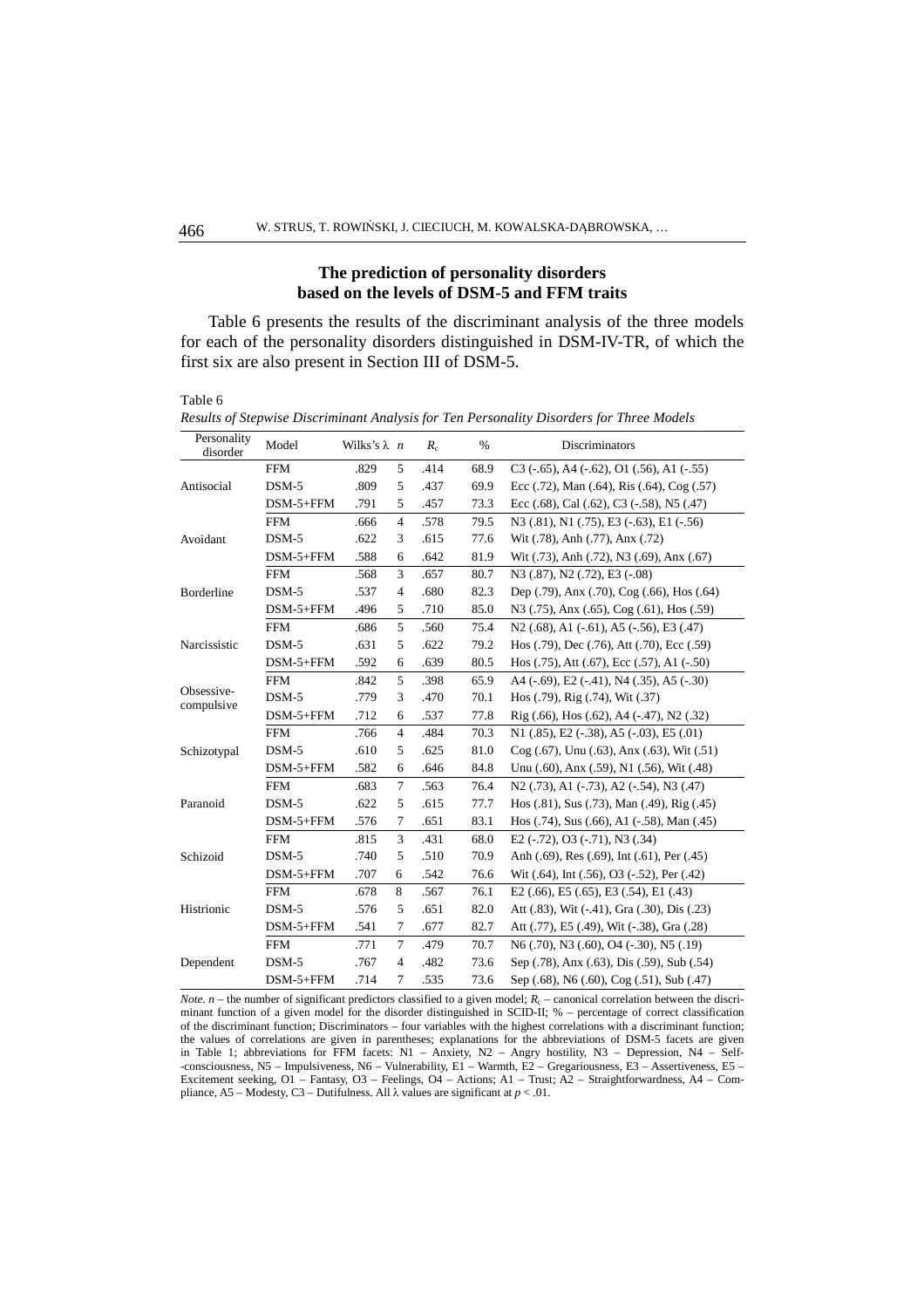All models differentiating groups with a high and low risk of disorders by means of traits are significant. The value of  $\chi^2$  for all 30 models ranged from 52.8 (FFM model for obsessive-compulsive disorder) to 225.9 (DSM-5 + PMO model for borderline personality disorder) (degrees of freedom ranging from 3 to 8). The disorder that is the most strongly differentiated by the FFM and DSM-5 models is borderline personality disorder (the lowest  $\lambda$ , the highest values of  $R_c$ , and the highest percentages of correct classification), and the one differentiated the most weakly by the discriminant functions was antisocial personality disorder (the highest  $\lambda$ , the lowest values of  $R_c$ , and the lowest percentage of correct classification).

The comparison of the results of analyses performed for the DSM-5 and FFM models leads to the conclusion that the former proved to better differentiate all the ten categories of disorders. In all cases, the DSM-5 model had better discrimination indices, namely: lower values of  $\lambda$  and higher values of  $R_c$ , and made it possible to classify individuals more accurately (higher percentage of correct classification) in nine cases (the exception was avoidant personality disorder, where the FFM model had a higher percentage despite weaker  $\lambda$  and  $R_c$ ), although differences in terms of these indices were sometimes relatively small.

In the case of six personality disorders, DSM-5 differentiates and classifies individuals better than the FFM with the same or lower number of predictors. Only in the case of three disorders (schizotypal, borderline, and schizoid) did DSM-5 models contain a higher number of predictors. Moreover, the comparison of the DSM-5 model with the DSM-5 + PMO model leads to the conclusion that adding FFM facets to the model of DSM-5 facets only slightly improved the effectiveness of the discriminant function.

As regards the assessment of which of the traits included in the FFM and DSM-5 models (the PMO + DSM-5 model) the most strongly differentiated groups of people with a low and high risk of specific personality disorders, the results of the comparison were, again, markedly in favor of the DSM-5 model. The last column of Table 6 contains four best discriminators of each of the ten personality disorders. In 9/10 cases, the most strongly discriminating trait turned out to be a DSM-5 facet. The exception is borderline personality disorder, where the best discriminator was Depressivity (N3) from the FFM, but even in this case the remaining three best predictors were from DSM-5. In 7/10 cases (8/10 if we include borderline personality disorder), also the second best predictor belonged to DSM-5. In 8/10 cases, three of the four strongest discriminators of disorders were DSM-5 facets.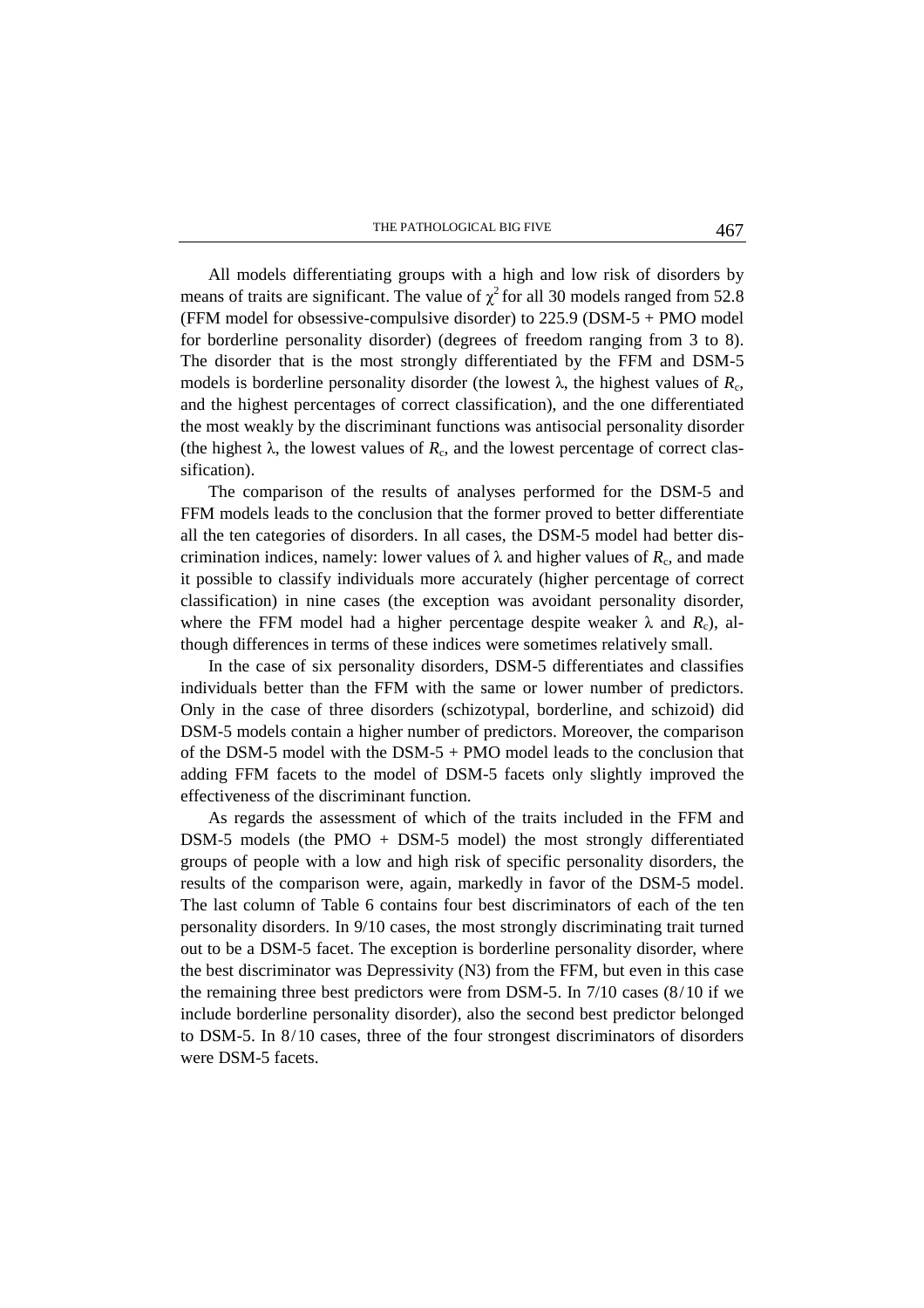#### **DISCUSSION**

The presented research was an attempt at an empirical verification of the model of pathological personality traits presented in Section III of DSM-5 as a bridge between the tradition of psychiatric classifications of disorders and the psychological tradition of research on the structure of normal personality traits.

The obtained results confirm that, at the level of the five broad traits, the DSM-5 pathological personality model strongly corresponds to the FFM normal personality model. This is attested both by the pattern of correlations between these general traits (despite a different catalog of facets in the two models) and by the five-factor structure of DSM-5 model trait facets. These results are consistent with those reported in the literature (De Fruyt et al., 2013; Few et al., 2013; Griffin & Samuel, 2014; Kreuger et al., 2012; Thomas et al., 2012; Quilty et al., 2013).

Of the two problems noted in this context, the first one (correlation between Detachment and Neuroticism) largely stems from the not fully hierarchical structure of the DSM-5 model. A half of the six facets of Detachment are also part of Negative Affectivity, which is assumed to be the pathological counterpart of Neuroticism. A more serious problem is the association between Psychoticism and Openness to Experience, which is usually found in research to be weaker and less unambiguous (De Fruyt et al., 2013; Few et al., 2014; Thomas et al., 2013; Quilty et al., 2013; cf. Widiger, 2012). What sheds interesting light on this relationship is the study by DeYoung, Grazioplene, and Peterson (2012). Starting from the model of FFM subdimensions (aspects), assuming the existence of ten subdimensions of personality whose position in the structure of traits is between the basic five factors and their facets (cf. Strus & Cieciuch, 2014), these authors obtained results suggesting that two subdimensions of Openness to Experience in the FFM – Openness and Intellect may be associated with Psychoticism in opposite ways, i.e. Openness positively and Intellect negatively. This means the relationship between Psychoticism and Openness to Experience may be not so much weaker as more complex (cf. DeYoung, Carey, Krueger, & Ross, 2016).

In the light of the results presented above, the DSM-5 model contains markedly better predictors of personality disorder categories than the FFM. The DSM-5 model proved to be better than the FFM in predicting all ten categories of disorders classified in DSM-IV-TR, and particularly in the cases of schizotypal, obsessive-compulsive, narcissistic, and histrionic personality disorders. Generally, the trait facets distinguished in the FFM and DSM-5 were the most effective in predicting borderline personality disorder as well as histrionic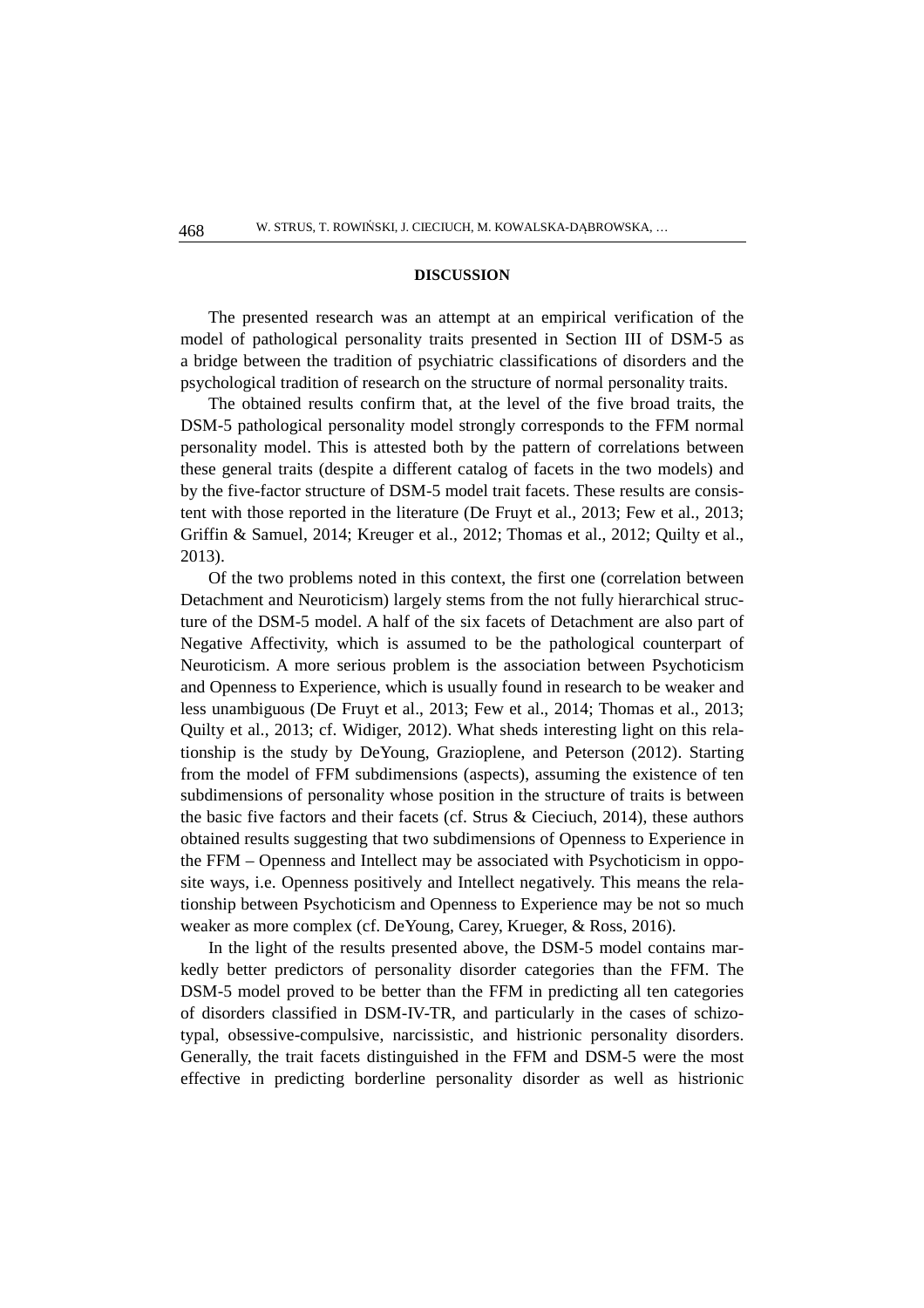(DSM-5) and avoidant personality disorders (FFM), and the least effective in predicting antisocial and obsessive-compulsive personality disorders, which is consistent with the results of other studies (Bagby et al., 2005; De Fruyt et al., 2006; Yam & Simms, 2014; cf. Hopewood et al., 2012; Few et al., 2013).

The key validity criterion, both for the new dimensional models of personality disorder and for the FFM in the context of the integration of research on normal and disordered personality, is the categories from the existing classifications of disorders established in clinical practice. Due to the weaknesses of categorical diagnosis itself, this criterion is imperfect, but at the current stage of research it is difficult to replace. The results obtained in the present study correspond to those reported in the literature. A great majority of FFM facets that, in our study, were significant predictors for specific categories of disorders distinguished in DSM-IV-TR exhibited similar significance in earlier studies (cf. Miller, 2012; Samuel & Widiger, 2008; Widiger, 2012; Widiger & Costa, 2013), although in our study their number was smaller due to the use of stepwise discriminant analysis. The main exceptions revealed in our study include the significance of Compliance (A4) and Gregariousness (E2) for obsessive-compulsive personality disorder and of Fantasy (O1) for antisocial personality disorder.

As regards the pathological trait facets from the DSM-5 model, what is particularly interesting is the relation of the configurations of significant predictors revealed in our study for six personality disorders (distinguished in Section III of DSM-5) to the key from the hybrid system of diagnosis proposed in DSM-5 (see Table 2). As in other studies (Hopewood et al., 2012; Morey & Skodol, 2013; Yam & Simms, 2014), the key attributing specific configurations of pathological traits to particular disorders turned out in the light of our results to be valid, though not optimal (although in this assessment, too, our use of stepwise analysis method should be taken into account). In the case of avoidant personality disorder, 3 of the 4 facets present in the DSM-5 key were found in our study to be its significant predictors (these were: Anxiousness – Anx, Withdrawal – Wit, and Anhedonia – Anh). This ratio was 3/6 for schizotypal personality disorder (with the following predictors confirmed: Cognitive and Perceptual Dysregulation – Cog, Unusual Beliefs and Experience – Unu, and Withdrawal – Wit), 1/2 for narcissistic personality disorder (Attention Seeking  $-$  Att), 3/7 for borderline personality disorder (Anxiousness – Anx, Depressivity – Dep, and Hostility – Hos), 2/7 for antisocial personality disorder (Manipulativeness – Man, and Risk Taking – Ris), and 1/4 for obsessive-compulsive personality disorder (Rigid Perfectionism – Rig). The remaining significant predictors identified in our study, both for the six categories mentioned above and for the remaining four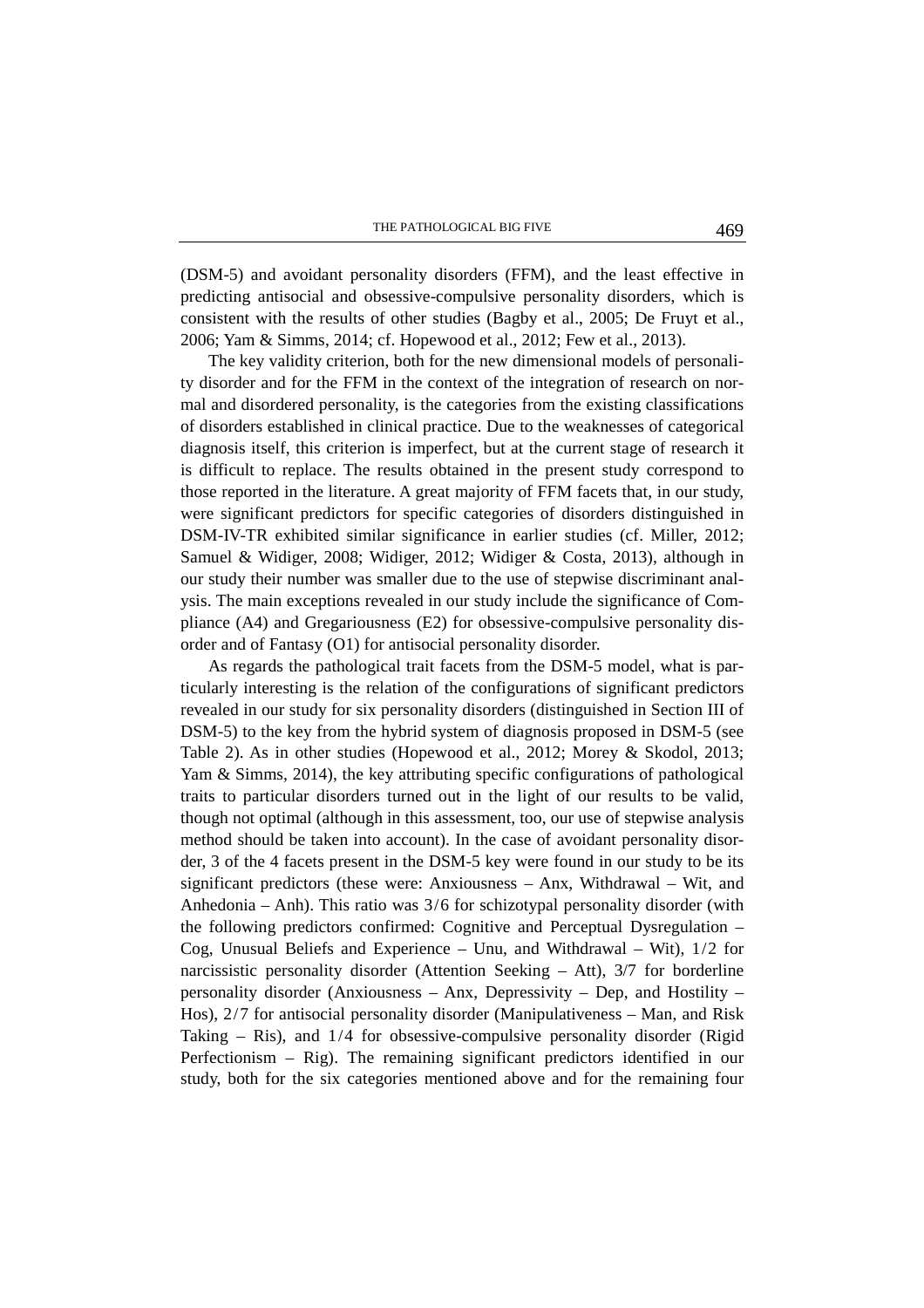present in DSM-IV-TR, appeared in other studies as well (cf. Hopewood et al., 2012; Yam & Simms, 2014).

Even though the research presented in this paper was conducted on a nonclinical sample, which limits the power of the formulated conclusions, they seem to support the thesis that the model of pathological personality traits proposed in DSM-5 (as part of a hybrid system of diagnosis) is a promising attempt to overcome the weaknesses of the categorical approach to personality disorders and to build a bridge between research on normal and disordered personality. However, further studies are necessary to answer the question of whether or not this attempt will be successful and useful to practicing clinicians.

#### **REFERENCES**

- American Psychiatric Association, APA (2000). *Diagnostic and statistical manual of mental disorders* (4<sup>th</sup> edition, text revision). Washington, D.C.: APA.
- American Psychiatric Association, APA (2013). *Diagnostic and statistical manual of mental disorders* (5<sup>th</sup> ed.). Washington, D.C.: APA.
- Bagby, R. M., Costa, P. T., Widiger, T, A., Ryder, A. G., & Marshall, M. (2005). DSM-IV personality disorders and the five-factor model of personality: A multi-method examination of domain- and facet-level predictions. *European Journal of Personality, 1*9, 307–324.
- Brown, M. T., & Wicker, L. R. (2000). Discriminant analysis. In H. E. A. Tinsley & S. D. Brown (Eds.), *Handbook of applied multivariate statistics and mathematical modeling* (pp. 209– 235). San Diego: Academic Press.
- Cierpiałkowska, L. (Ed.) (2004). *Psychologia zaburzeń osobowości. Wybrane zagadnienia* [*The psychology of personality disorders. Selected issues*]. Poznań, PL: Adam Mickiewicz University Press.
- Clark, L. A. (2007). Assessment and diagnosis of personality disorder: Perennial issues and an emerging reconceptualization. *Annual Review of Psychology, 58*, 227–257.
- Costa, P. T., & McCrae, R. R. (1992). *Revised NEO Personality Inventory (NEO–PI–R) and NEO Five-Factor Inventory (NEO–FFI) professional manual*. Odessa, FL: Psychological Assessment Resources.
- De Fruyt, F., De Clercq, B., de Bolle, M., Wille, B., Markon, K. E., & Krueger, R. F. (2013). General and maladaptive traits in a five-factor framework for DSM-5 in a university student sample. *Assessment, 20*, 295–307.
- De Fruyt, F., De Clercq, B. J., Van de Wiele, L., & Van Heeringen, K. (2006). The validity of Cloninger's psychobiological model versus the five-factor model to predict DSM-IV personality disorders in a heterogeneous psychiatric sample: Domain facet and residualized facet descriptions. *Journal of Personality, 74*, 479–510.
- DeYoung, C. G., Carey, B. E., Krueger, R. F., & Ross, S. R. (2016). *Ten aspects of the Big Five in the personality inventory for DSM–5. Personality Disorders: Theory, Research, and Treatment.* Advance online publication.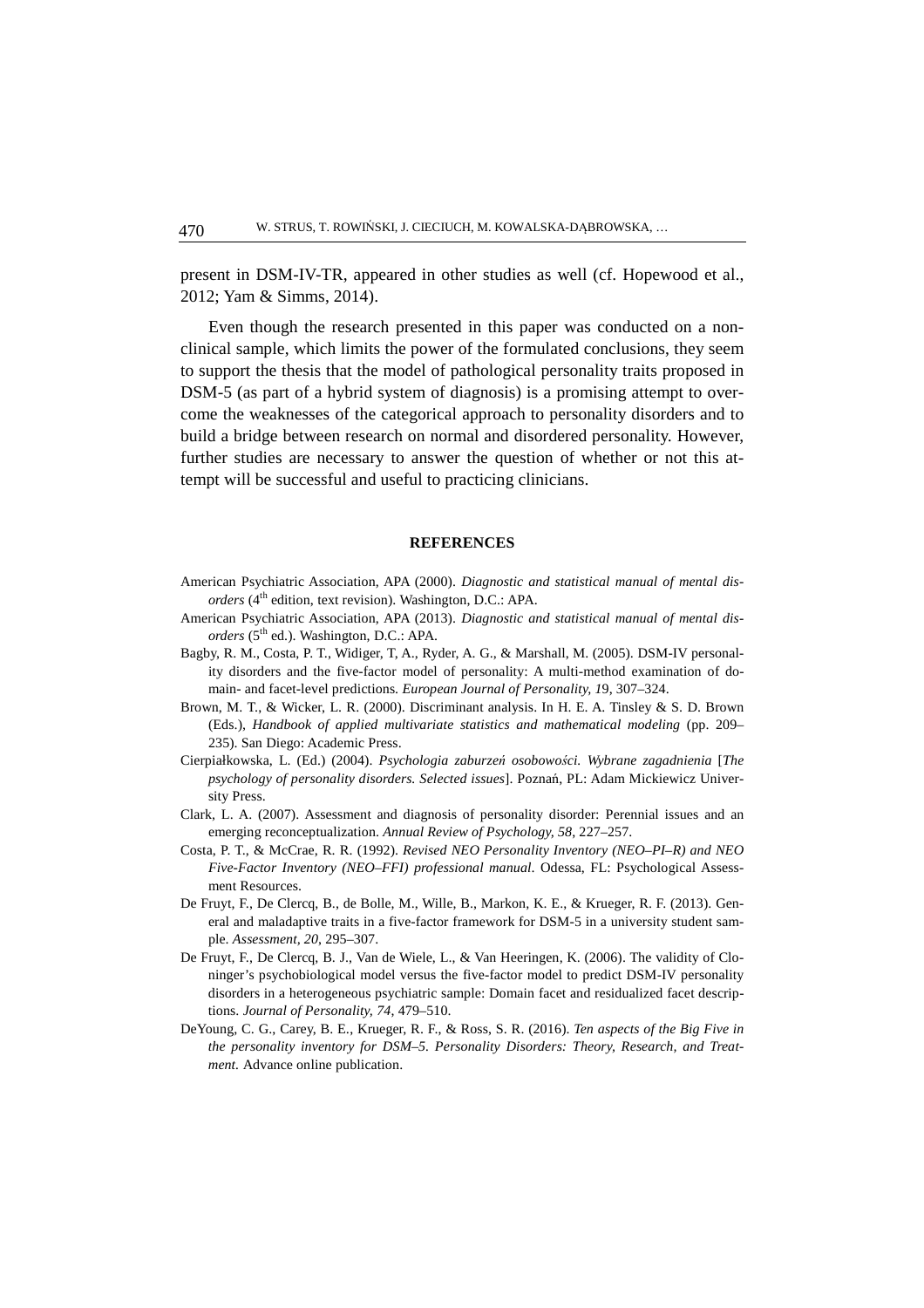- DeYoung C. G., Grazioplene, R. G., & Peterson, J. B. (2012). From madness to genius: The Openness/Intellect trait domain as a paradoxical simplex. *Journal of Research in Personality, 46*, 63–78.
- Few, L. R., Miller, J. D., Rothbaum, A. O., Meller, S. Maples, J., Douglas, P. Terry, D. P., Collins, B., & MacKillop, J. (2013). Examination of the Section III DSM-5 diagnostic system for personality disorders in an outpatient clinical sample. *Journal of Abnormal Psychology, 122*(4), 1057–1069.
- First, M. B., Gibbon, M., Spitzer, R. L., Williams, J. B. W., & Benjamin, L. S. (1997). *Structured Clinical Interview for DSM-IV Axis II Personality Disorders (SCID-II).* Washington, DC: American Psychiatric Press.
- Grabski, B., & Gierowski, J. K. (2012). Zaburzenia osobowości różne spojrzenia i próby ich integracji [Personality disorders: Different perspectives and attempts at their integration]. *Psychiatria Polska, 46*(5), 829–844.
- Griffin, S. A., & Samuel, D. B. (2014). A closer look at the lower-order structure of the Personality Inventory for DSM-5: Comparison with the five-factor model. *Personality Disorders: Theory, Research, and Treatment.* Advance online publication.
- Hopwood, C. J., Thomas, K. M., Markon, K. E., Wright, A. G. C., & Krueger, R. F. (2012). DSM-5 personality traits and DSM-IV personality disorders. *Journal of Abnormal Psychology, 121*, 424–432.
- Krueger, R. F., Derringer, J., Markon, K. E., Watson, D., & Skodol, A. E. (2012). Initial construction of a maladaptive personality trait model and inventory for DSM-5. *Psychological Medicine, 42*, 1879–1890.
- Krueger, R. F., Eaton, N. R., Clark, L. A., Watson, D., Markon, K. E., Derringer, J., … Livesley, W. J. (2011). Deriving an empirical structure of personality pathology for DSM-5. *Journal of Personality Disorders, 25*, 170–191.
- Livesley, W. J. (2007). A framework for integrating dimensional and categorical classifications of personality disorder. *Journal of Personality Disorders, 21*(2), 199–224.
- Miller, J. D. (2012). Five-factor model personality disorder prototypes: A review of their development, validity, and comparison to alternative approaches. *Journal of Personality, 80*(6), 1565– 1591.
- Morey, L. C., & Skodol, A. E. (2013). Convergence between DSM-IV-TR and DSM-5 diagnostic models for personality disorder: Evaluation of strategies for establishing diagnostic thresholds. *Journal of Psychiatric Practice, 19*(3), 179–193.
- Quilty, L. C., Ayearst, L., Chmielewski, M., Pollock, B. G., & Bagby, R. M. (2013). The psychometric properties of the personality inventory for DSM-5 in an APA DSM-5 field trial sample. *Assessment, 20*, 362–369.
- Radkiewicz, P. (2010). Analiza dyskryminacyjna. Podstawowe założenia i zastosowania w badaniach społecznych [Discriminant analysis. Main assumptions and applications in social studies]. *Psychologia Społeczna, 5*(14), 142–161.
- Samuel, D. B., Hopwood, C. J., Krueger, R. F., Thomas, K. M., & Ruggero, C. J. (2013). Comparing methods for scoring personality disorder types using maladaptive traits in DSM-5. *Assessment, 20*, 353–361.
- Samuel, D. B., & Widiger, T. A. (2008). A meta-analytic review of the relationships between the five-factor model and DSM-IV-TR personality disorders: A facet level analysis. *Clinical Psychology Review, 28*, 1326–1342.